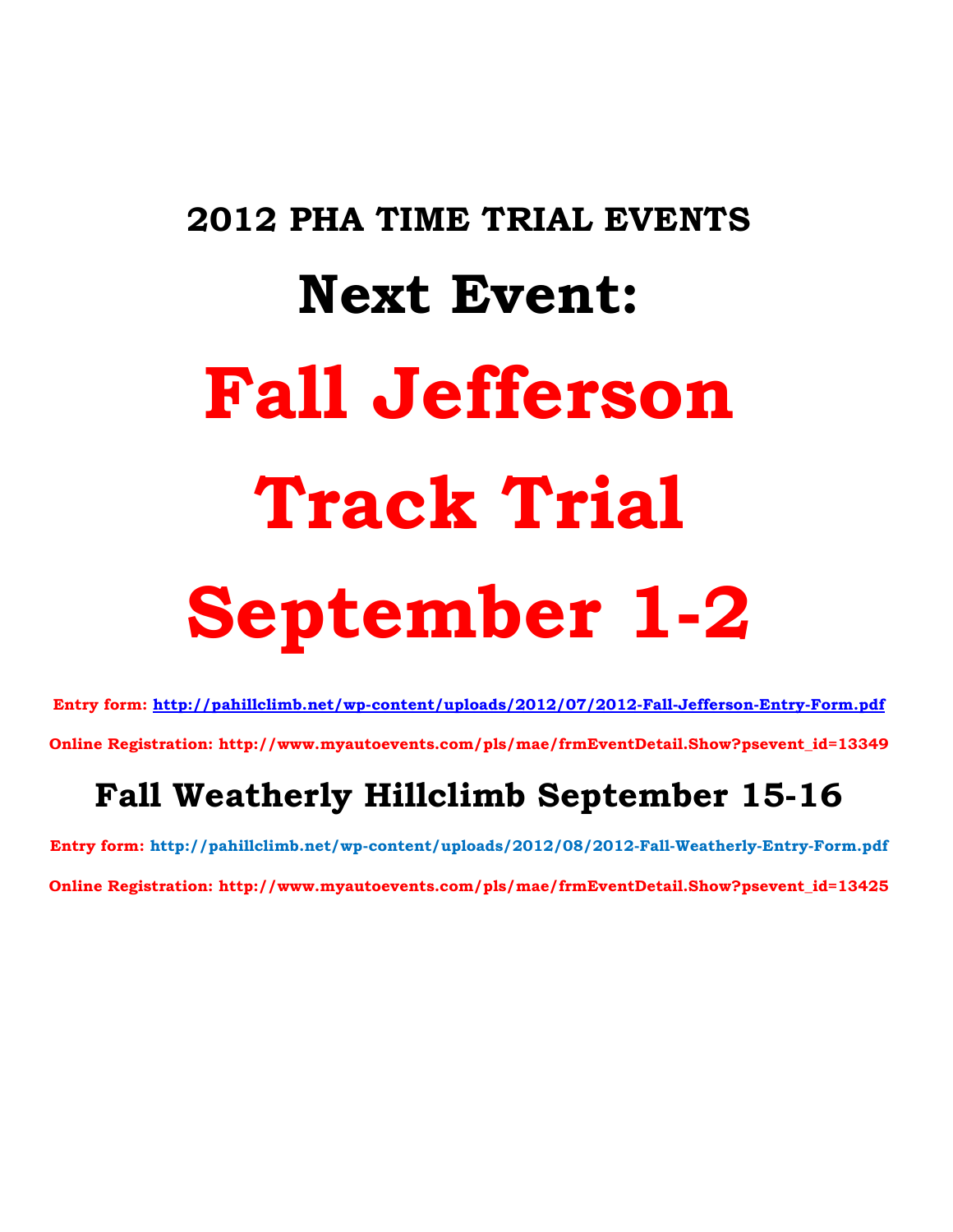#### **DURYEA HILLCLIMB RECORDS**

| <b>CLASS</b>                 | <b>TIME</b> | <b>NAME</b>                   | <b>CAR</b>            | YEAR |
|------------------------------|-------------|-------------------------------|-----------------------|------|
| Course Record                |             | 105.528 George Bowland        | <b>BBR</b> Shark      | 2008 |
| American Sedan               |             | 126.435 Randall Grammes       | <b>MUSTANG</b>        | 2005 |
| <b>Showroom Stock B</b>      |             | 141.029 Randall Hartinger     | 03 MINI COOPER S      | 2012 |
| Showroom Stock C             |             | 133.496 James Koehler         | VW GTI                | 1989 |
| <b>Improved Touring A</b>    |             | 131.205 Mike Ancas            | <b>DOFGE NEON</b>     | 2006 |
| <b>Improved Touring B</b>    |             | 136.513 Steve DeTurck         | 84 VW GTI             | 2012 |
| <b>Improved Touring C</b>    |             | 140.780 Dave Yeager           | VW RABBIT             | 2007 |
| <b>Improved Touring E</b>    |             | 111.965 Jeremy Dietzel        | MITSUBISHI EVO        | 2011 |
| <b>Improved Touring S</b>    |             | 130.786 John Silvers          | <b>OLDS CALAIS</b>    | 2000 |
| <b>Super Street Prepared</b> |             | 116.770 Mark Aubele           | <b>01 CORVETTE</b>    | 2012 |
| A Street Prepared            |             | 126.592 Leith Wain            | PORSCHE 996           | 2004 |
| <b>B</b> Street Prepared     |             | 123.412 Kendrick Giambattista | 95 BMW M3             | 2012 |
| C Street Prepared            |             | 131.956 William Smith         |                       | 1998 |
| D Street Prepared            |             | 122.107 Mark Aubele           | <b>Chevy Cobalt</b>   | 2011 |
| E Street Prepared            |             | 122.215 Steve Lewis           | FORD MACH 1           | 2010 |
| F Street Prepared            |             | 131.297 Rolf Mair             | VW SCIROCCO           | 2000 |
| Street Mod                   |             | 112.837 Jeremy Dietzel        | <b>MITSUBISHI EVO</b> | 2010 |
| <b>Super Street Mod</b>      |             | 115.420 Daniel Reed           | <b>86 CORVETTE</b>    | 2012 |
| Street Mod F                 |             | 122.876 Hunter Huffman        | HONDA CIVIC           | 2011 |
| <b>SPEC MIATA</b>            |             | 135.648 Rich Stichter         | MIATA                 | 2006 |
| $GT-1$                       |             |                               | <b>CORVETTE</b>       | 1995 |
|                              |             | 109.630 Kerry Hitt            |                       |      |
| $GT-2$                       |             | 113.398 Merlin Miller         | <b>SUNBEAM TIGER</b>  | 2008 |
| $GT-3$                       |             | 126.894 Mark Flannery         | VOLVO 142             | 1981 |
| <b>GT LITE</b>               |             | 130.874 Bob Oswald Sr         | <b>VW BUG</b>         | 2005 |
| <b>E</b> Production          |             | 128.005 Leigh Earnshaw        | <b>95 DODGE NEON</b>  | 2012 |
| F Production                 |             | 132.176 Aaron Yeager          | <b>VW RABBIT GTi</b>  | 2010 |
| G Production                 |             | 135.959 Carl Mugford          | <b>SPITFIRE</b>       | 1997 |
| H Production                 |             | 136.181 Dave Yeager           | VW SCIROCCO           | 2010 |
| Super Production O           |             | 110.737 Merlin Miller         | <b>SUNBEAM TIGER</b>  | 2011 |
| <b>Super Production U</b>    |             | 130.001 Robert Oswald Sr      | 70 VW KARMA GHIA      | 2012 |
| Super Touring O              |             | 123.588 Bill Miller           | AUDI S4               | 2010 |
| <b>Super Touring U</b>       |             | 127.396 Andrew Mull           | <b>08 SUBARU STI</b>  | 2012 |
| A Sports Racer               |             | 117.195 James Oswald          | VIPER SR-1            | 2002 |
| C Sports Racer               |             | 115.553 Kurt Eikenberg        | PRINCE PR01           | 2008 |
| D Sports Racer               |             | 114.827 Kurt Eikenberg        | PRINCE PR1            | 2010 |
| Formula 500                  |             | 125.631 Chris Berns           | ZINK<br>Z-19          | 1984 |
| Formula V                    |             | 131.600 Dave Fillman          | <b>BOBSY</b>          | 1993 |
| Solo V                       |             | 120.413 Bob Oswald Jr         | VIPER SV-1            | 2011 |
| Inex Mod                     |             | 125.311 Skip Levengood        | <b>LEGEND</b>         | 2004 |
| Club Ford                    |             | 118.992 Mark Kilpatrick       | VAN DEIMAN RF-79      | 1990 |
| Formula Ford                 |             | 116.145 Henry Kowalski        | REYNARD RD-82         | 1990 |
| Formula Continental          |             | 114.562 Tommy Van Scoy JR     | RALT RT-1             | 1986 |
| Formula Atlantic             |             | 109.472 Tommy Van Scoy JR     | MARCH 81A             | 1989 |
| Formula Mazda                |             | 121.940 Dennis Fink           | FORMULA MAZDA         | 2003 |
| Formula Super V              |             | 121.344 Ted Klaus             | WHEELER SUPER V       | 2005 |
| Formula S                    |             | 121.658 Timm Murphy           | 90 FORMULA MAZDA      | 2012 |
| RALLY                        |             | 127.980 Bruno Keribich        | AUDI                  | 1995 |
| Special 1                    |             | 105.528 George Bowland        | BBR SHARK             | 2008 |
| Special 2                    |             | 109.557 Floyd Schrammeck      | REYNARD               | 1994 |
| Special 3                    |             | 110.456 Ron Moreck            |                       | 1998 |
| Vintage 1                    |             | 127.453 Brad Klein            | CORVETTE              | 1993 |
| Vintage 2                    |             | 133.877 Bob D'Amore           | McKEE                 | 2003 |
| Vintage 3                    |             | 139.611 David Fillman         | <b>BOBSY</b>          | 1996 |
| Historic 1                   |             | 126.573 Adolf Battifarano     | <b>68 LOTUS 7</b>     | 2012 |
| Historic 2                   |             | 125.261 Richard Good          | <b>72 TRIUMPH TR6</b> | 2012 |
| Historic 3                   |             | 121.971 Stan Vann             | CALDWELL D-9          | 2003 |
| Historic 4                   |             | 140.547 Garth Knorr           | MG MIDGET             | 2010 |
| Touring 1                    |             | 120.040 Bill Miller           | CORVETTE              | 2009 |
| Touring 2                    |             | 125.656 Jim Bianco JR         | <b>SUBARU STI</b>     | 2007 |
|                              |             |                               |                       |      |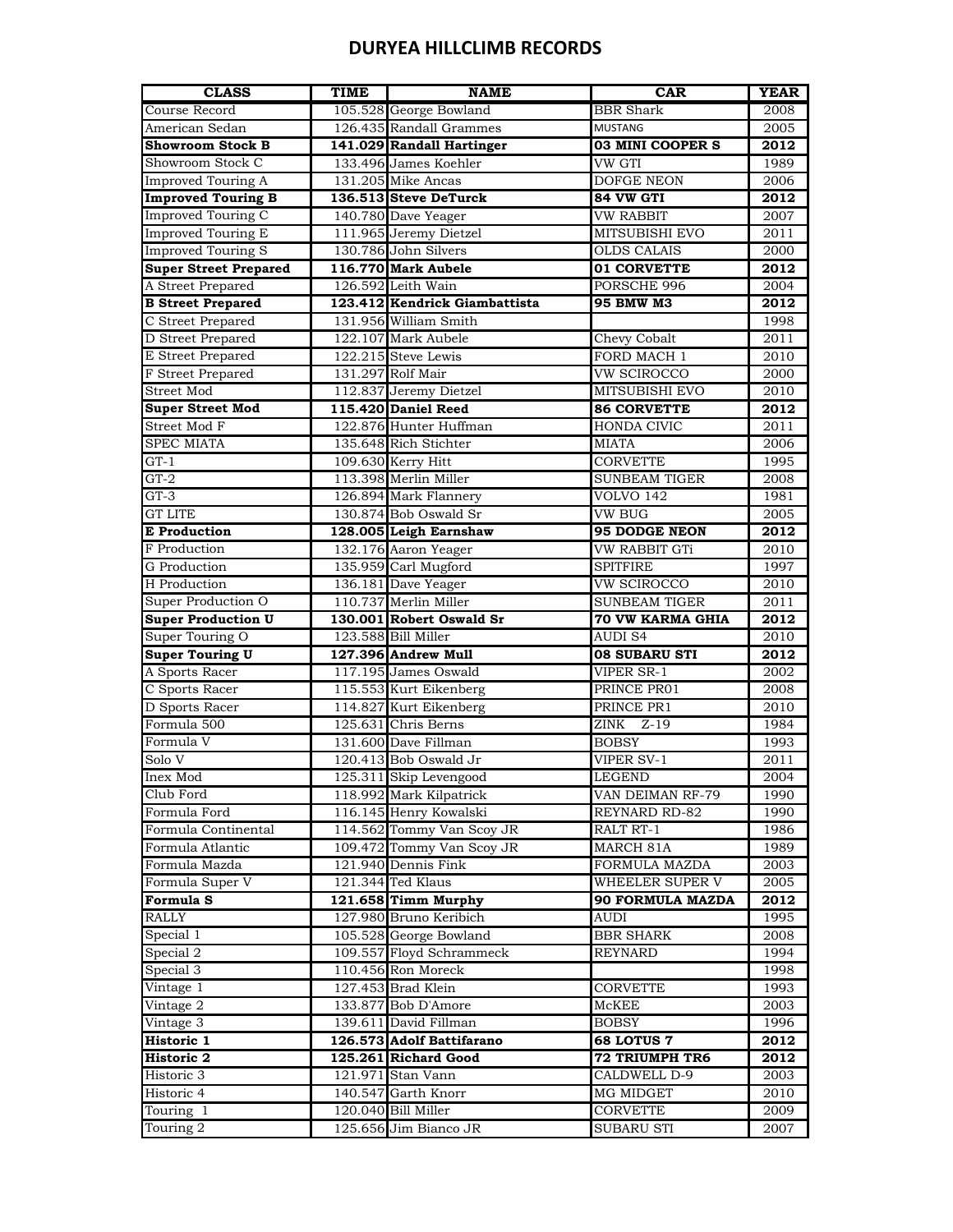| Duryea Hillclimb Under 2 Minutes |          |                                                            |  |  |
|----------------------------------|----------|------------------------------------------------------------|--|--|
| Name                             | 1st Year | <b>Next Years</b>                                          |  |  |
| <b>OSCAR KOVELESKI</b>           | 1977     | 1978                                                       |  |  |
| <b>KERRY HITT</b>                | 1984     | 1985, 1989, 1991, 1995, 1996, 2000                         |  |  |
| JERRY COFFEE                     | 1987     |                                                            |  |  |
| R. ADDIE                         | 1987     |                                                            |  |  |
| <b>TOMMY VAN SCOY</b>            | 1987     | 1989                                                       |  |  |
| <b>CHRIS BERNS</b>               | 1989     |                                                            |  |  |
| <b>HENRY KOWALSKI</b>            | 1989     | 1990                                                       |  |  |
| <b>BARRY BURKE</b>               | 1990     |                                                            |  |  |
| <b>JIM COSNER SR</b>             | 1990     |                                                            |  |  |
| <b>MARK KILPATRICK</b>           | 1990     |                                                            |  |  |
| <b>JOHN HALBING</b>              | 1991     |                                                            |  |  |
| <b>FLOYD SCHRAMMECK</b>          | 1993     | 1994                                                       |  |  |
| <b>JIM OSWALD</b>                | 1993     | 2002                                                       |  |  |
| <b>MERLIN MILLER</b>             | 1995     | 2002, 2003, 2005, 2005, 2006, 2007, 2008, 2009, 2010, 2011 |  |  |
| <b>JERRY KIEFT</b>               | 1996     |                                                            |  |  |
| <b>RONALD MORECK</b>             | 1997     | 1998                                                       |  |  |
| <b>ROLF MAIR</b>                 | 1998     |                                                            |  |  |
| <b>DARRYL DANKO</b>              | 1999     | 2000, 2002, 2005                                           |  |  |
| <b>BARRY GRIFFITH</b>            | 2000     | 2001, 2002                                                 |  |  |
| <b>JAMES MILLER</b>              | 2003     |                                                            |  |  |
| <b>LANCE SMITH</b>               | 2004     |                                                            |  |  |
| <b>DAN RUTAN</b>                 | 2005     |                                                            |  |  |
| <b>DAVID ROHRBACH</b>            | 2005     | 2006                                                       |  |  |
| <b>TIM ROYER</b>                 | 2005     |                                                            |  |  |
| <b>BILL MILLER</b>               | 2006     | 2008, 2011                                                 |  |  |
| <b>JOHN HARTNETT</b>             | 2006     | 2012                                                       |  |  |
| <b>KURT EIKENBERG</b>            | 2006     | 2007, 2008, 2009, 2010, 2011, 2012                         |  |  |
| <b>JEREMY DEITZEL</b>            | 2007     | 2008, 2009, 2010, 2011                                     |  |  |
| <b>CHRIS BELIEU</b>              | 2008     |                                                            |  |  |
| <b>GEORGE BOWLAND</b>            | 2008     | 2009, 2012                                                 |  |  |
| <b>JASON KEFFER</b>              | 2008     |                                                            |  |  |
| <b>VINCE GLADFELTER</b>          | 2008     |                                                            |  |  |
| <b>DAN REED</b>                  | 2009     | 2011, 2012                                                 |  |  |
| <b>MARK AUBELE</b>               | 2009     | 2012                                                       |  |  |
| <b>ALEX GRABAU</b>               | 2011     |                                                            |  |  |
| <b>BRIAN HALECKI</b>             | 2011     |                                                            |  |  |
| <b>KEVIN RHOADS</b>              | 2011     |                                                            |  |  |
| <b>STEVE LEWIS</b>               | 2011     | 2012                                                       |  |  |
| <b>ALEXANDER KIHURANI</b>        | 2012     |                                                            |  |  |
| <b>ADRIENNE VRABEL</b>           | 2012     | (1st Woman)                                                |  |  |
| <b>KIHURANI GAKUU</b>            | 2012     |                                                            |  |  |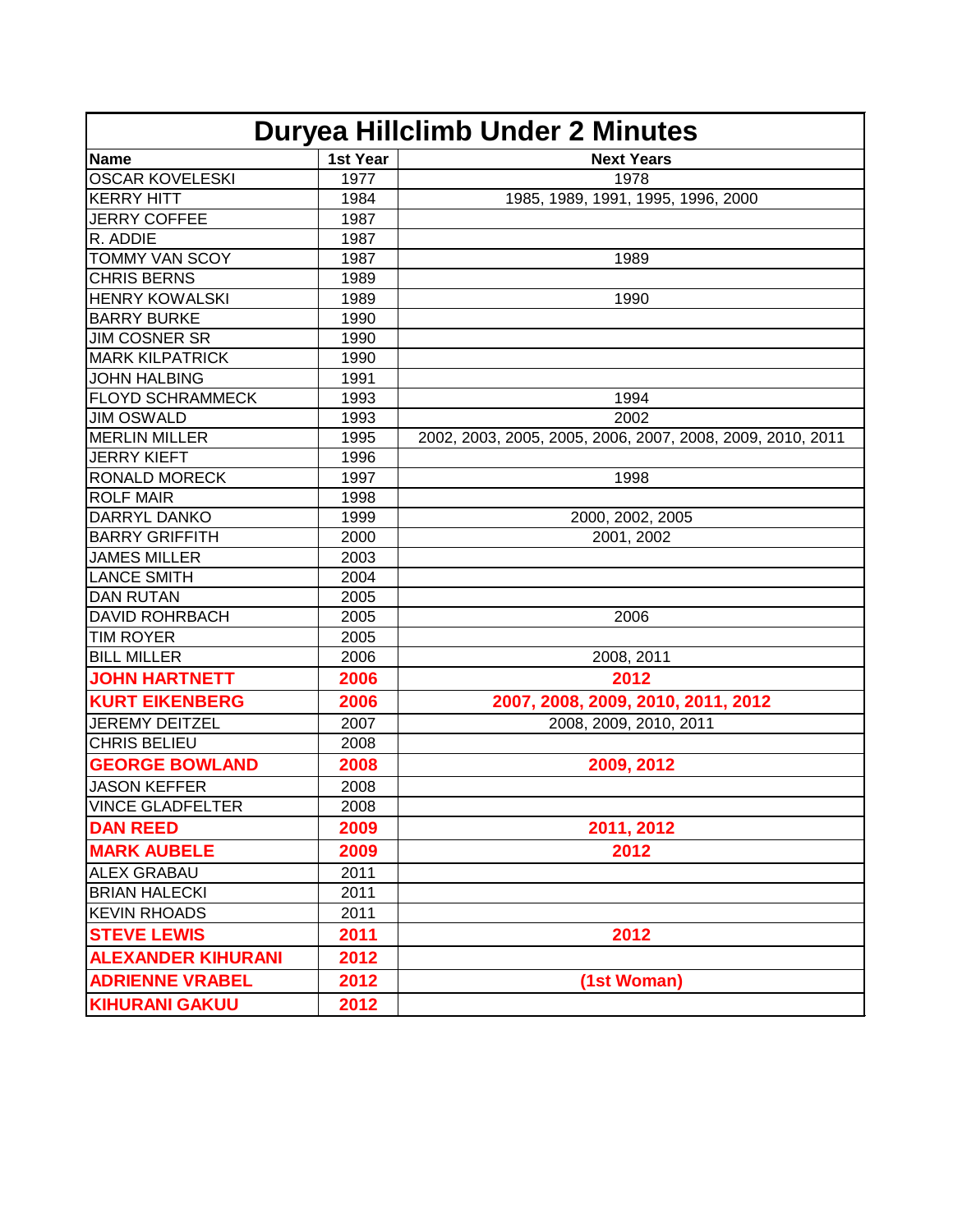### **Blue Mountain Region SCCA Final Results, #6 - 2012 Duryea Hillclimb - Sun 08-19-2012 Total Registered: 100, with Times: 100**

| SSP - 'Super Street Prepared' - Total Entries: 2 |         |                                  |                   |             |
|--------------------------------------------------|---------|----------------------------------|-------------------|-------------|
|                                                  |         |                                  | 01 Chevy Corvette | 116.770     |
| 118.189<br>123.849                               | 117.815 |                                  |                   | $[-]17.680$ |
| 117.196<br>116.770                               |         |                                  |                   |             |
|                                                  |         |                                  | 98 Chevy Corvette | 134.450     |
| 139.220<br>145.784                               | 140.588 |                                  |                   | 17.680      |
| 142.382<br>134.450                               | 137.713 | 136.494                          |                   |             |
|                                                  |         | 79 Mark Aubele<br>22 Pat Shannon |                   |             |

#### **BSP - 'B Street Prepared' - Total Entries: 2**

| 1 BSP |         | 193 Kendrick Giambattista |         |         | <b>95 BMW M3</b> | 123.412     |
|-------|---------|---------------------------|---------|---------|------------------|-------------|
| Sat   | 129.801 | 125.411                   | 123.770 |         |                  | $[-]18.057$ |
| Sun   | 126.609 | 124.834                   | 123.412 | 123.589 |                  |             |
| 2 BSP |         | 280 Michael Daley         |         |         | 78 Datsun 280z   | 141.469     |
| Sat   | 143.772 | 141.469                   | 143.576 |         |                  | 18.057      |
| Sun   | 141.604 | 141.524                   | 142.914 | 142.148 |                  |             |

#### **CSP - 'C Street Prepared' - Total Entries: 3**

| 1 CSP |            | 881 Bill Oswald      |         |            | 90 Mazda Miata |            |
|-------|------------|----------------------|---------|------------|----------------|------------|
| Sat   | 138.847    | 137.110              | 136.299 |            |                | 136.299    |
| Sun   | 137.217    | 136.564              | 136.426 |            |                | $[-]2.544$ |
| 2 CSP |            | 888 Michael Phillips |         |            | 90 Mazda Miata | 138.843    |
|       | 144.014    | 140.399              | 140.620 |            |                | 2.544      |
|       | 140.103    | 141.944              | 138.843 | <b>DNF</b> |                |            |
| 3 CSP |            | 86 Keith Gerhard     |         |            | 00 Mazda Miata | 139.020    |
| Sat   | <b>DNS</b> |                      |         |            |                |            |
| Sun   | 141.312    | 139.867              | 140.966 | 139.020    |                | 0.177      |

#### **DSP - 'D Street Prepared' - Total Entries: 1**

| 1 DSP | 89 David Hoppe          |                                 | 92 BMW 325i | 146.449 |
|-------|-------------------------|---------------------------------|-------------|---------|
| Sat   | 162.583 157.475 156.860 |                                 |             |         |
| Sun   |                         | 149.185 149.132 147.443 146.449 |             |         |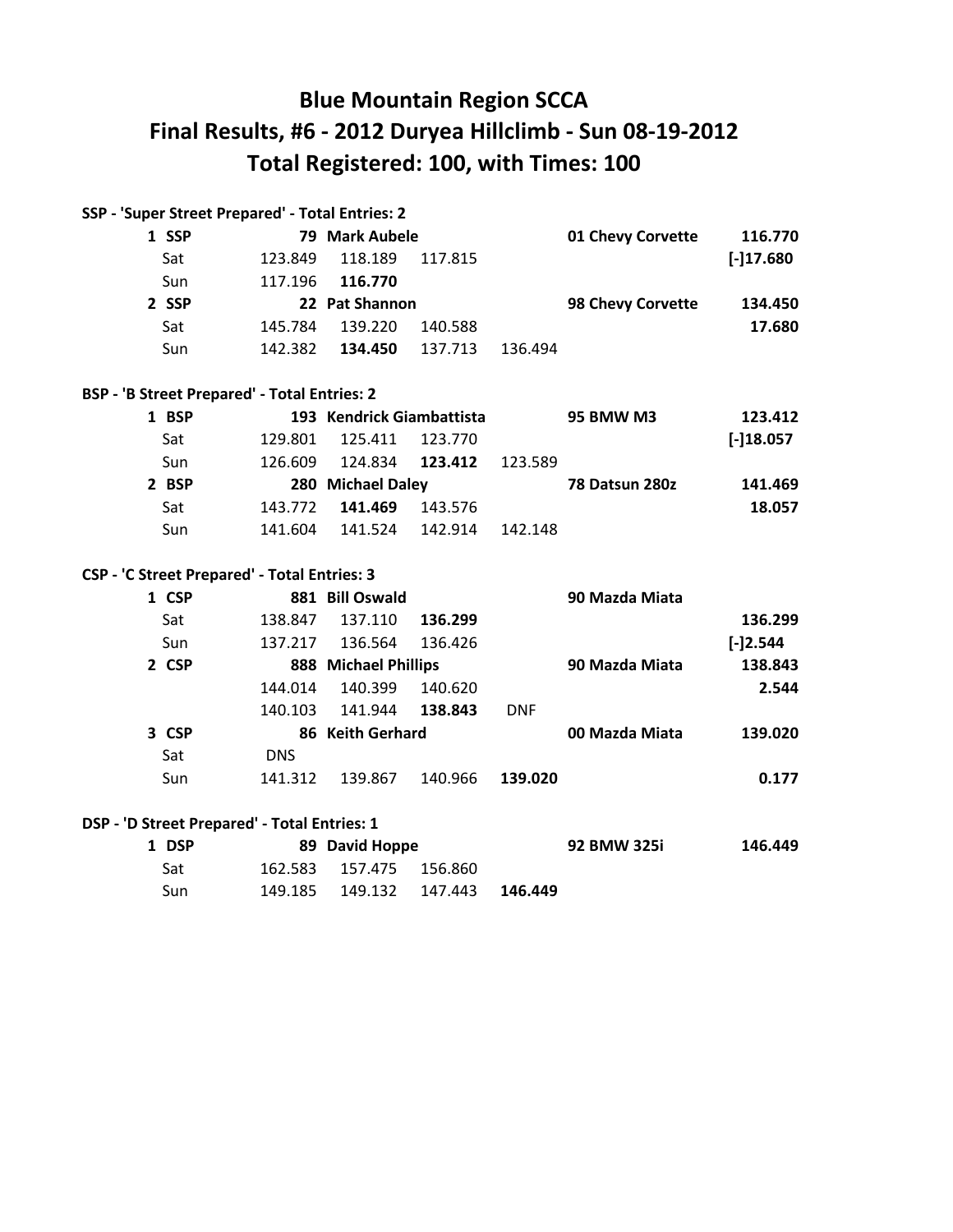| ESP - 'E Street Prepared' - Total Entries: 7 |  |
|----------------------------------------------|--|
|----------------------------------------------|--|

| 1 ESP |           | 101 Ray Kochin            |         |         | 01 Chevy Camaro     | 124.426    |
|-------|-----------|---------------------------|---------|---------|---------------------|------------|
| Sat   | 136.845   | 131.046                   | 126.900 |         |                     | $[-]1.422$ |
| Sun   | 126.625   | 125.071                   | 124.426 | 125.924 |                     |            |
| 2 ESP |           | 19 Michael Robinson       |         |         | 84 Chevy Camaro     | 125.848    |
| Sat   | 132.459   | 128.953                   |         |         |                     | 1.422      |
| Sun   | 129.254   | 125.848                   | 126.174 | 126.316 |                     |            |
| 3 ESP | 108       | <b>Michael Gialloreto</b> |         |         | 04 Subaru WRX       | 131.513    |
| Sat   | 136.243   | 132.695                   | 131.822 |         |                     | 5.665      |
| Sun   | 131.998   | 131.646                   | 132.115 | 131.513 |                     |            |
| 4 ESP | <b>B4</b> | <b>Gibby Bozicevich</b>   |         |         | 99 Camaro Z-28      | 132.033    |
| Sat   | 140.975   | 133.494                   | 137.245 |         |                     | 0.52       |
| Sun   | 143.740   | 132.454                   | 132.097 | 132.033 |                     |            |
| 5 ESP | 932       | <b>James Nauman</b>       |         |         | 05 Subaru WRX       | 133.382    |
| Sat   | 138.458   | 135.285                   | 142.492 |         |                     | 1.349      |
| Sun   | 136.250   | 134.966                   | 135.901 | 133.382 |                     |            |
| 6 ESP | L8        | <b>Kris Reid</b>          |         |         | <b>99 Chevy Z28</b> | 134.843    |
| Sat   | 145.71    | 137.907                   | 138.712 |         |                     | 1.461      |
| Sun   | 142.26    | 138.766                   | 135.335 | 134.843 |                     |            |
| 7 ESP | 191       | Donna Robinson            |         |         | 98 Chevy Camaro     | 148.921    |
| Sat   | 169.364   | 155.043                   | 152.863 |         |                     | 14.078     |
| Sun   | 148.921   | 150.913                   | 151.508 | 150.264 |                     |            |

#### **FSP - 'F Street Prepared' - Total Entries: 3**

| 1 FSP |            | 156 Mike Ancas          |         | 92 Honda Civic   | 132.807    |
|-------|------------|-------------------------|---------|------------------|------------|
| Sat   | 134.602    | 133.094                 |         |                  | $[-]2.097$ |
| Sun   | 135.533    | 133.035                 | 132.807 |                  |            |
| 2 FSP | 9Α         | <b>Vince Gladfelter</b> |         | 02 BMW           | 134.904    |
| Sat   | 141.486    | 135.775                 | 134.904 |                  | 2.097      |
| Sun   | <b>DNS</b> |                         |         |                  |            |
| 3 FSP |            | 24 Rick Shortuse        |         | 84 VW Rabbit GTi | 144.746    |
| Sat   | 158.026    | 150.9                   | 144.746 |                  | 9.842      |
| Sun   | <b>DNS</b> |                         |         |                  |            |

#### **SSB - 'Showroom Stock B' - Total Entries: 2**

| 1 SSB      | 47 Randall Hartinger |         | 03 Mini Cooper S | 141.029    |
|------------|----------------------|---------|------------------|------------|
| Sat        | 142.502<br>143.843   | 143.260 |                  | $[-]2.647$ |
| <b>Sun</b> | 141.621<br>142.542   | 141.029 | 141.180          |            |
| 2 SSB      | 50 Gene Brown        |         | 99 Mazda Maita   | 143.676    |
| Sat        | 143.690<br>149.354   | 143.676 |                  | 2.647      |
| Sun        | 144.641<br>147.125   | 144.235 | 143.988          |            |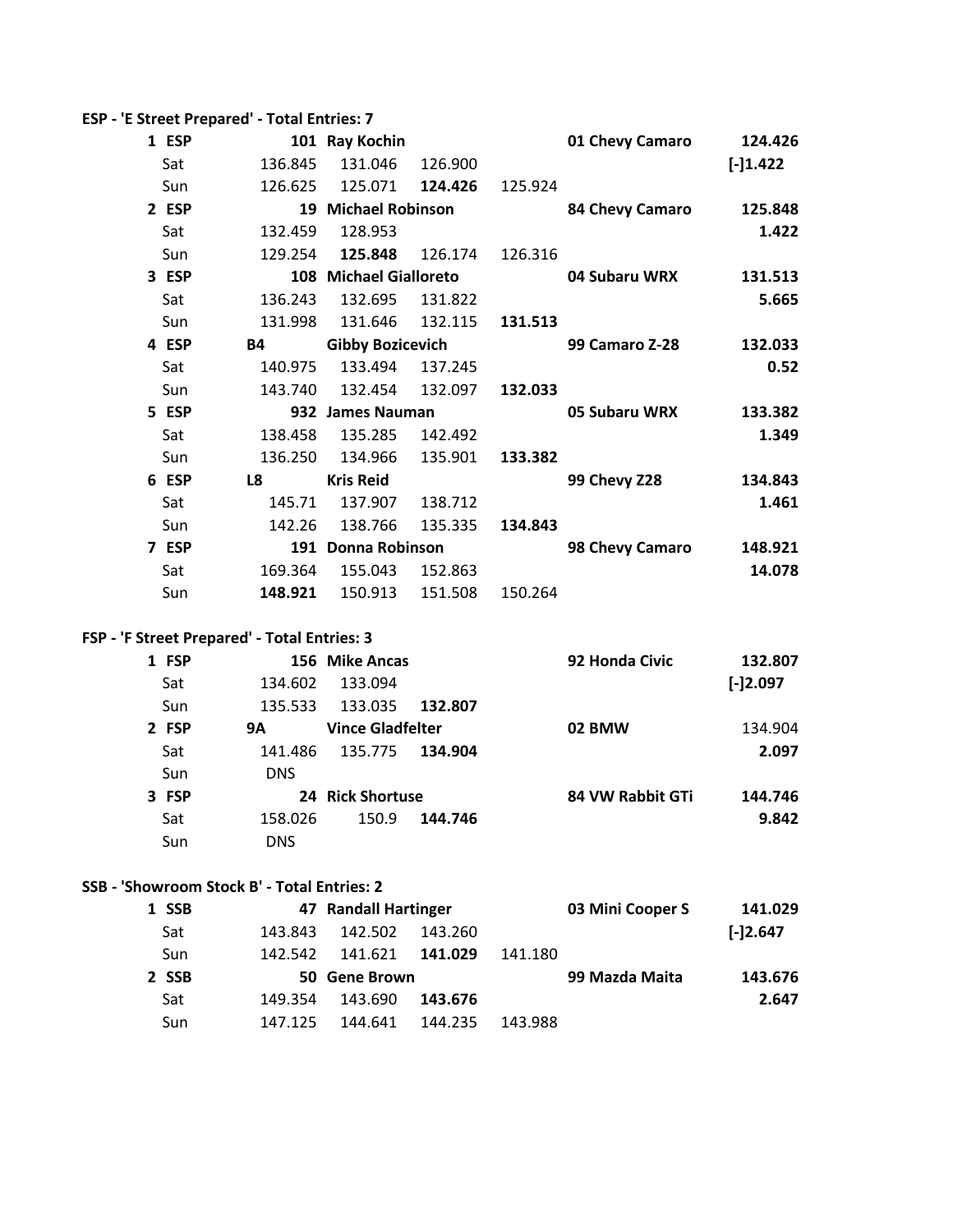#### **SSC - 'Showroom Stock C' - Total Entries: 3**

| 1 SSC | M17     | <b>Christopher Mower</b> |            |         | 96 Dodge Neon ACR | 145.114    |
|-------|---------|--------------------------|------------|---------|-------------------|------------|
| Sat   | 160.416 | 146.906                  | 145.114    |         |                   | $[-]3.722$ |
| Sun   | 165.774 | 147.735                  | <b>DNF</b> | 147.171 |                   |            |
| 2 SSC |         | <b>75 Donald DeHart</b>  |            |         | 98 Dodge Neon     | 148.836    |
| Sat   | 158.016 | 151.258                  | 152.109    |         |                   | 3.722      |
| Sun   | 152.832 | 151.506                  | 148.836    | 149.537 |                   |            |
| 3 SSC | 17      | <b>David Arron</b>       |            |         | 03 Mini Cooper    | 150.828    |
| Sat   | 158.537 | 152.858                  | 152.708    |         |                   | 1.992      |
| Sun   | 150.900 | 150.828                  | 153.113    | 151.35  |                   |            |

#### **STU - 'Super Touring U' - Total Entries: 1**

| 1 STU | 36 Andrew Mull          |                                 | 08 Subaru STI | 127.396 |
|-------|-------------------------|---------------------------------|---------------|---------|
| Sat   | 130.545 128.759 129.131 |                                 |               |         |
| Sun   |                         | 127.974 130.176 127.607 127.396 |               |         |

#### **SPU - 'Super Production U' - Total Entries: 2**

| 1 SPU      | 282 Robert Oswald, Sr. |         | 70 VW Karman Ghia C | 130.001    |
|------------|------------------------|---------|---------------------|------------|
| Sat        | 133.029<br>130.001     |         |                     | $[-]3.766$ |
| <b>Sun</b> | 132.228                |         |                     |            |
| 2 SPU      | 80 Bill Weaver         |         | 92 Cobra Replica    | 133.767    |
| Sat        | 138.981<br>149.498     | 134.792 |                     | 3.766      |
| Sun        | 133.767<br>136.252     | 136.947 |                     |            |

#### **EP - 'E Production' - Total Entries: 3**

| 1 EP |         | 35 Leigh Earnshaw   |         |         | 95 Dodge Neon  | 128.005    |
|------|---------|---------------------|---------|---------|----------------|------------|
| Sat  | 129.420 | 129.145             | 128.005 |         |                | $[-]2.567$ |
| Sun  | 129.175 | 131.486             |         |         |                |            |
| 2 EP | 62      | <b>David Miller</b> |         |         | 62 Triumph Tr4 | 130.572    |
| Sat  | 135.098 | 133.099             | 132.645 |         |                | 2.567      |
| Sun  | 131.643 | 131.137             | 130.572 | 131.021 |                |            |
| 3 EP | 007     | <b>Tim Williams</b> |         |         | 80 Triumph TR7 | 146.368    |
| Sat  | 150.558 |                     |         |         |                | 15.796     |
| Sun  | 148.460 | 147.787             | 146.368 | 148.040 |                |            |

#### **FP - 'F Production' - Total Entries: 2**

| 1 FP |         | 93 Ricky Shank     |         |         | 86 Honda CRX | 134.806     |
|------|---------|--------------------|---------|---------|--------------|-------------|
| Sat  | 154.842 | 140.297            | 142.108 |         |              | $[-]21.922$ |
| Sun  | 141.294 | 135.792            | 138.861 | 134.806 |              |             |
| 2 FP |         | 165 Michael Patton |         |         | <b>MGB</b>   | 156.728     |
| Sat  | 173.819 | 165.782            | 170.412 |         |              | 21.922      |
| Sun  | 167.022 | 156.761            | 156.728 |         |              |             |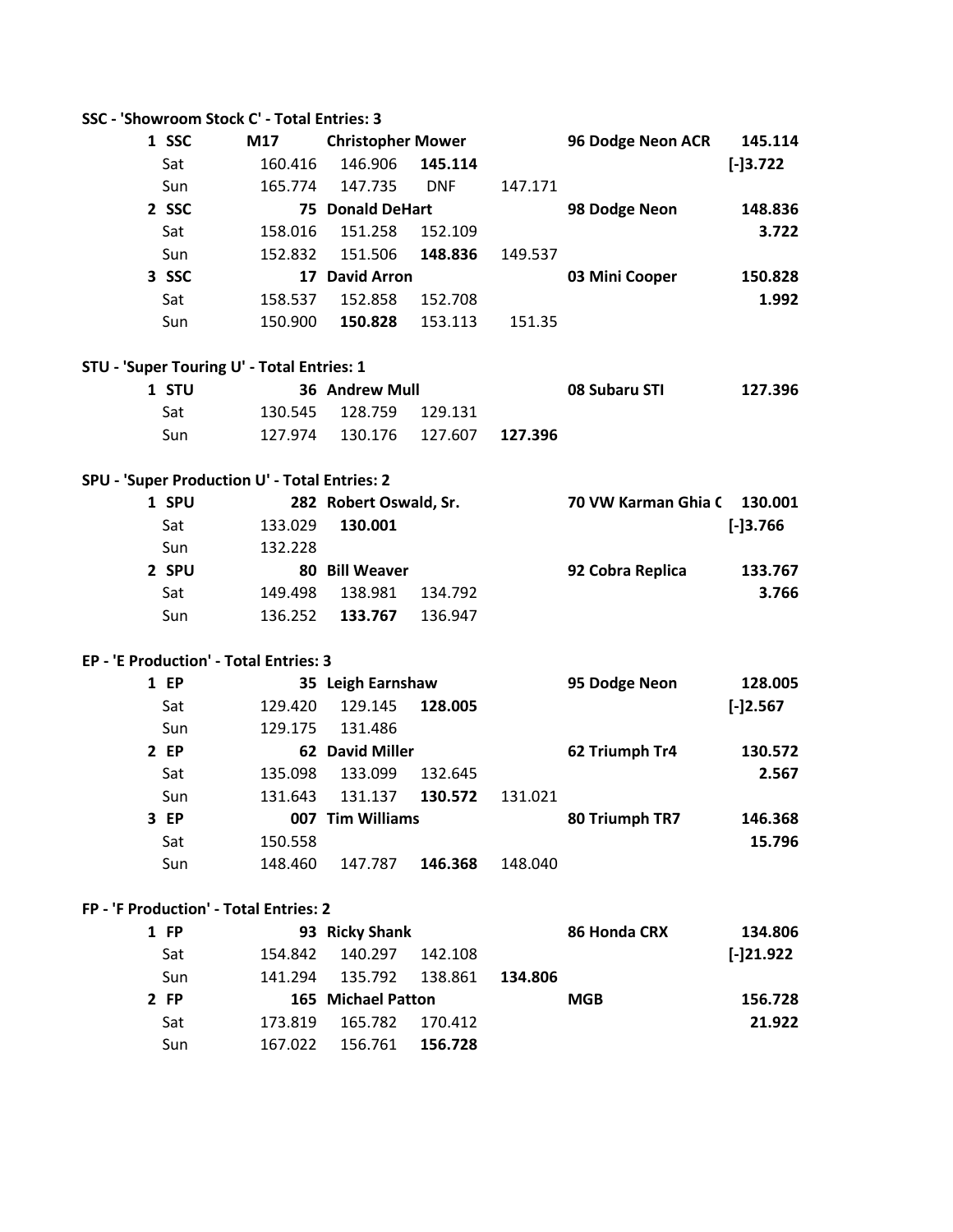#### **HP - 'H Production' - Total Entries: 3**

| <b>HP</b> |         | 117 Glenn Hoffmann |            |         | <b>75 Volkes Sirocco</b> | 143.953     |
|-----------|---------|--------------------|------------|---------|--------------------------|-------------|
| Sat       | 153.691 | 147.753            | 144.817    |         |                          | $[-]0.738]$ |
| Sun       | 145.872 | 145.621            | 144.743    | 143.953 |                          |             |
| $2$ HP    |         | 3 Daniel Ahn       |            |         | 74 MGB GT                | 144.691     |
| Sat       | 148.992 | 144.728            | 144.691    |         |                          | 0.738       |
| Sun       | 145.530 | <b>DNF</b>         | <b>DNF</b> |         |                          |             |
| 3 HP      |         | 53 Dave Smith      |            |         | 59 AH Sprite             | 150.751     |
| Sat       | 197.343 | <b>DNF</b>         |            |         |                          | 6.06        |
| Sun       | 155.092 | 153.769            | 150.751    | 150.762 |                          |             |

#### **GT3 - 'GT-3' - Total Entries: 2**

| 1 GT3 | 57 Grace Huntzinger           | 86 VW Scirocco 16V | 140.918      |
|-------|-------------------------------|--------------------|--------------|
| Sat   | 140.948<br>141.428<br>146.892 |                    | $[-]20.778]$ |
| Sun   | 144.420<br>140.918<br>148.547 | 141.870            |              |
| 2 GT3 | 236 Joe Specht                | 83 VW GTI          | 161.696      |
| Sat   | 161.696                       |                    | 20.778       |
| Sun   | DNS.                          |                    |              |

#### **GTL - 'GT-Lite' - Total Entries: 3**

| 1 GTL |         | 196 William Sekella  |            |         | 77 Honda Civic | 141.126    |
|-------|---------|----------------------|------------|---------|----------------|------------|
| Sat   | 155.260 | 145.301              | 144.520    |         |                | $[-]0.925$ |
| Sun   | 148.973 | 142.878              | 141.126    | 142.922 |                |            |
| 2 GTL |         | 961 Daniel Frasier   |            |         | 77 Honda Civic | 142.051    |
| Sat   | 152.917 | 150.152              | 146.713    |         |                | 0.925      |
| Sun   | 143.783 | 142.434              | 142.568    | 142.051 |                |            |
| 3 GTL |         | 43 Donald McLaughlin |            |         | 81 Renault R5  | 144.402    |
| Sat   | 148.998 | 148.879              | 147.328    |         |                | 2.351      |
| Sun   | 156.959 | 144.402              | <b>DNF</b> |         |                |            |

#### **AS - 'American Sedan' - Total Entries: 3**

| 1 AS |            | 42 Brian Halecki    |         |         | 87 Chevy Camaro | 127.600    |
|------|------------|---------------------|---------|---------|-----------------|------------|
| Sat  | 137.135    | 130.691             | 130.721 |         |                 | $[-]2.631$ |
| Sun  | 127.600    | 129.035             | 127.955 | 128.727 |                 |            |
| 2 AS |            | <b>Stephen Ott</b>  |         |         | 86 Ford Mustang | 130.231    |
| Sat  | 130.231    | <b>DNF</b>          |         |         |                 | 2.631      |
| Sun  | <b>DNS</b> |                     |         |         |                 |            |
| 3 AS |            | 0 Zachary Licklider |         |         | 85 Ford Mustang | 135.355    |
| Sat  | 146.322    |                     |         |         |                 | 5.124      |
| Sun  | 135.355    |                     |         |         |                 |            |

#### **ITA - 'Improved Touring A' - Total Entries: 1**

| 1 ITA | 4 Carl Hindman            | 88 VW Scirocco | 141.217 |
|-------|---------------------------|----------------|---------|
| Sat   | 152.042  143.301  142.873 |                |         |
| Sun   | 147.743 143.318 141.217   |                |         |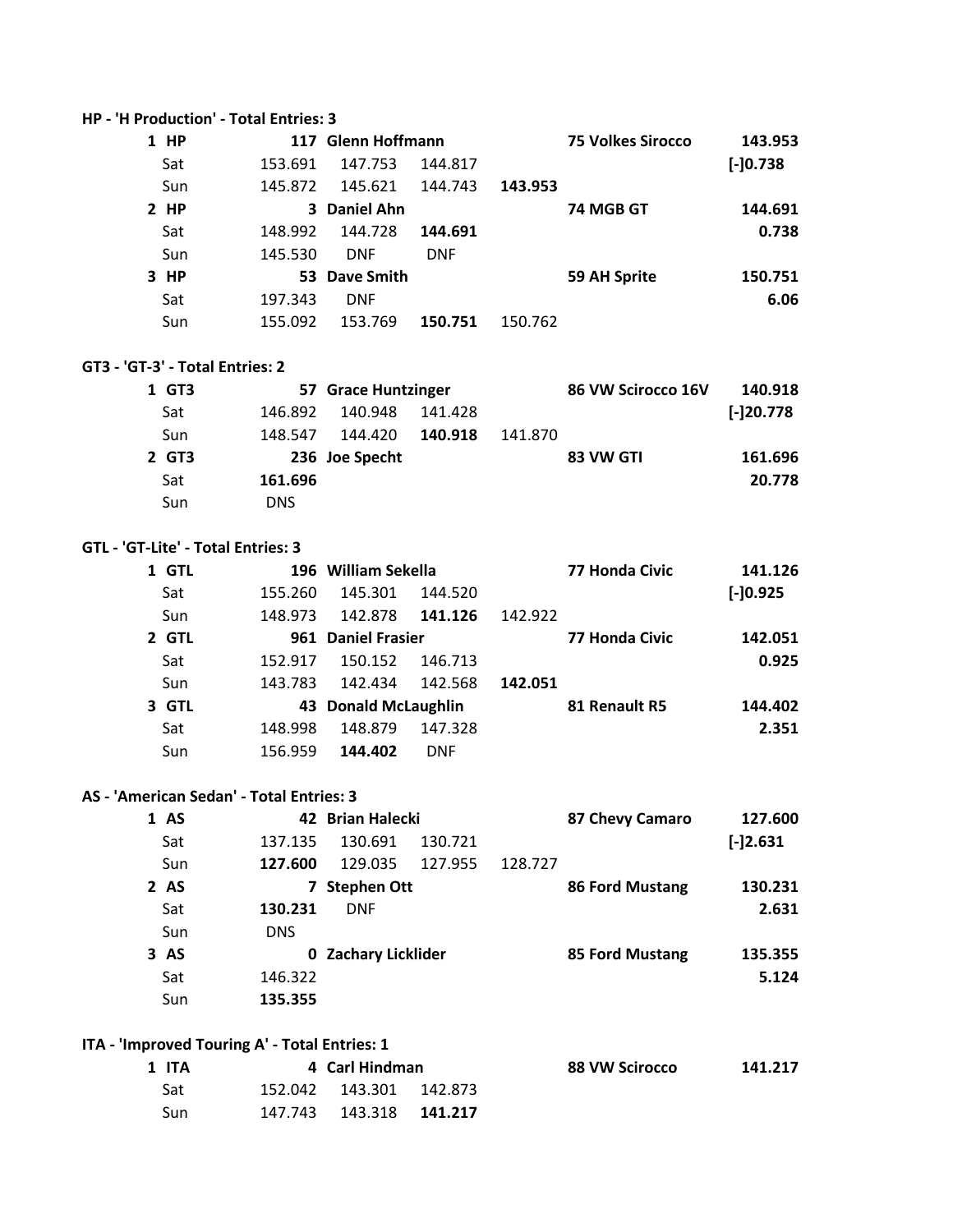| ITB - 'Improved Touring B' - Total Entries: 2 |            |                        |         |         |                            |            |
|-----------------------------------------------|------------|------------------------|---------|---------|----------------------------|------------|
| 1 ITB                                         |            | 84 Steve DeTurck       |         |         | 84 VW GTI                  | 136.513    |
| Sat                                           | 141.233    | 136.725                | 136.513 |         |                            | $[-]8.949$ |
| Sun                                           | 141.848    | 140.558                |         |         |                            |            |
| 2 ITB                                         |            | 130 Barry Koch         |         |         | 86 Dodge Charger           | 145.462    |
| Sat                                           | 155.609    |                        |         |         |                            | 8.949      |
| Sun                                           | 150.600    | 146.248                | 147.359 | 145.462 |                            |            |
| ITS - 'Improved Touring S' - Total Entries: 6 |            |                        |         |         |                            |            |
| 1 ITS                                         |            | 762 Matthew Herd       |         |         | 89 BMW 325i                | 132.705    |
| Sat                                           | 140.373    | 136.698                | 134.207 |         |                            | $[-]1.054$ |
| Sun                                           | 135.044    | 133.616                | 133.840 | 132.705 |                            |            |
| 2 ITS                                         |            | 115 Jason Ackerman     |         |         | 96 VW Golf GTI             | 133.759    |
| Sat                                           | 138.048    | 137.017                | 134.540 |         |                            | 1.054      |
| Sun                                           |            | 137.427 134.075        | 133.759 | 137.094 |                            |            |
| 3 ITS                                         |            | 3 Dale Witman          |         |         | 85 Mazda RX7               | 136.402    |
| Sat                                           | 143.433    | 140.974                | 138.653 |         |                            | 2.643      |
| Sun                                           | 141.501    | 139.501                | 137.241 | 136.402 |                            |            |
| 4 ITS                                         |            | 511 George Ackerman    |         |         | 96 VW Golf                 | 137.329    |
| Sat                                           | 146.414    | 143.920                | 139.629 |         |                            | 0.927      |
| Sun                                           | 140.860    | 139.092                | 137.329 | 138.965 |                            |            |
| 5 ITS                                         |            | 64 William Miller      |         |         | Audi S4                    | 142.411    |
| Sat                                           | 142.411    | 149.882                |         |         |                            | 5.082      |
| Sun                                           | <b>DNS</b> |                        |         |         |                            |            |
| 6 ITS                                         |            | 103 George Witman      |         |         | 85 Mazda Rx-7              | 142.710    |
| Sat                                           | 150.766    |                        |         |         |                            | 0.299      |
| Sun                                           | 147.950    | 145.005                | 143.060 | 142.710 |                            |            |
| ITE - 'Improved Touring E' - Total Entries: 2 |            |                        |         |         |                            |            |
| 1 ITE                                         |            | 951 Alexander Kihurani |         |         | 05 Mitsubishi Lancer Evo 8 | 115.657    |
| Sat                                           | 124.554    | 118.750                | 116.753 |         |                            | $[-]4.298$ |
| Sun                                           | 116.397    | 118.971                | 116.513 | 115.657 |                            |            |
| 2 ITE                                         |            | 195 Kihurani Gakuu     |         |         | 05 Mitsubishi Lancer Evo 8 | 119.955    |
| Sat                                           | <b>DNF</b> | 126.781                | 121.342 |         |                            | 4.298      |
| Sun                                           | 125.347    | 121.258                | 120.227 | 119.955 |                            |            |

#### **IM - 'Inex (Mod)' - Total Entries: 1**

| $1 \,$ IM | 8L      | Skip Levengood  | 36 Ford Legend | 129.330 |
|-----------|---------|-----------------|----------------|---------|
| Sat       | DNS     |                 |                |         |
| Sun       | 135.662 | 132.225 129.330 | 129.859        |         |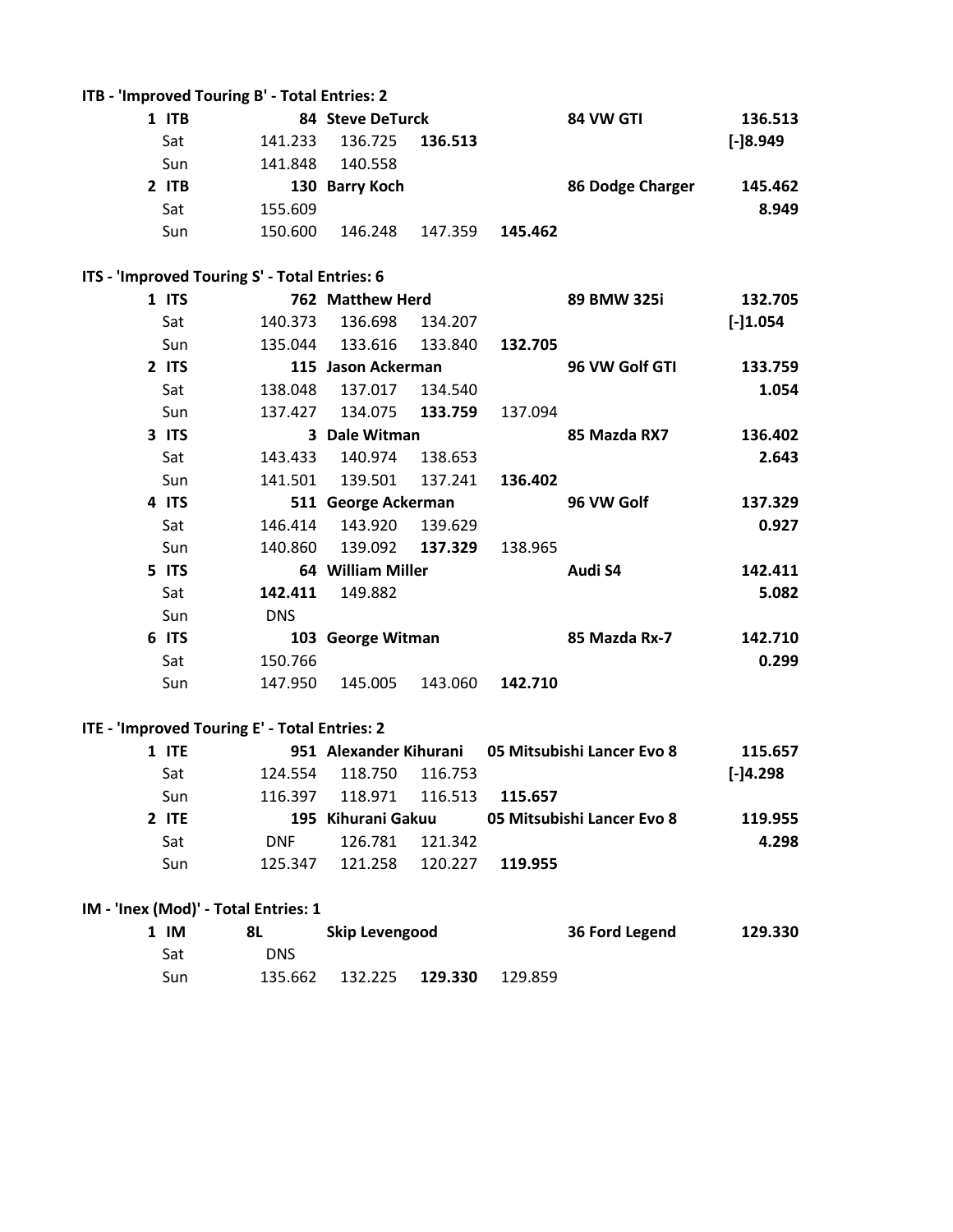| CSR - 'C Sports Racer' - Total Entries: 2     |            |                   |         |         |                     |             |
|-----------------------------------------------|------------|-------------------|---------|---------|---------------------|-------------|
| 1 CSR                                         |            | 65 Howard Balbach |         |         | 06 Radical SR3      | 130.334     |
| Sat                                           | 134.403    | 131.929           | 130.334 |         |                     | $[-]2.865$  |
| Sun                                           | 203.604    |                   |         |         |                     |             |
| 2 CSR                                         |            | 15 Skip Levengood |         |         | <b>WSR</b>          | 133.199     |
| Sat                                           | 133.199    | <b>DNF</b>        |         |         |                     | 2.865       |
| Sun                                           | <b>DNS</b> |                   |         |         |                     |             |
| DSR - 'D Sports Racer' - Total Entries: 1     |            |                   |         |         |                     |             |
| 1 DSR                                         |            | 8 Kurt Eikenberg  |         |         | <b>Prince PR01</b>  | 116.188     |
| Sat                                           | 117.054    | 116.188           |         |         |                     |             |
| Sun                                           | <b>DNF</b> |                   |         |         |                     |             |
| FC - 'Formula Continental' - Total Entries: 2 |            |                   |         |         |                     |             |
| 1 FC                                          |            | 61 Ted Klaus Jr   |         |         | 98 Van Dieman F2000 | 122.409     |
| Sat                                           | 128.474    | 122.845           | 122.916 |         |                     | $[-]15.041$ |
| Sun                                           | 123.906    | 122.409           | 122.838 |         |                     |             |
| 2 FC                                          |            | 6 Ted Klaus Sr    |         |         | 98 Van Dieman F2000 | 137.45      |
| Sat                                           | 149.504    |                   |         |         |                     | 15.041      |
| Sun                                           | 140.526    | 137.450           |         |         |                     |             |
| FF - 'Formula Ford' - Total Entries: 1        |            |                   |         |         |                     |             |
| $1$ FF                                        |            | 5 Matt Amos       |         |         | Van Dieman          | 122.238     |
| Sat                                           | 128.193    | 123.198           | 123.743 |         |                     |             |
| Sun                                           | 126.129    | 123.250           | 123.363 | 122.238 |                     |             |
|                                               |            |                   |         |         |                     |             |
| FV - 'Formula V' - Total Entries: 5           |            |                   |         |         |                     |             |
| 1 FV                                          |            | 361 Curt Bennett  |         |         | 90 Protoform P1     | 132.495     |
| Sat                                           | 137.990    | 133.385           | 132.495 |         |                     | $[-]5.033$  |
| Sun                                           | 138.600    | 133.454           | 132.495 | 133.917 |                     |             |
| 2 FV                                          |            | 172 Joe Katarski  |         |         | <b>84 Citation</b>  | 137.528     |
| Sat                                           | 143.616    | 142.069           | 141.251 |         |                     | 5.033       |
| Sun                                           | 142.545    | 140.235           | 138.617 | 137.528 |                     |             |
| 3 FV                                          |            | 95 John Pitman    |         |         | 92 Vector Gb 2      | 138.044     |
| Sat                                           | 141.124    | 142.570           | 138.876 |         |                     | 0.516       |
| Sun                                           | 138.822    | 138.432           | 138.044 | 138.563 |                     |             |
| 4 FV                                          |            | 119 Keith Bower   |         |         | 76 Caldwell D-13    | 147.748     |
| Sat                                           | 155.098    | 149.010           | 147.855 |         |                     | 9.704       |
| Sun                                           | 151.744    | 149.194           | 150.640 | 147.748 |                     |             |
| 5 FV                                          |            | 135 Michael White |         |         | 82 Lynx B FV        | 158.185     |
| Sat                                           | 163.225    | 158.956           | 161.104 |         |                     | 10.437      |
| Sun                                           | 174.301    | 160.550           | 160.898 | 158.185 |                     |             |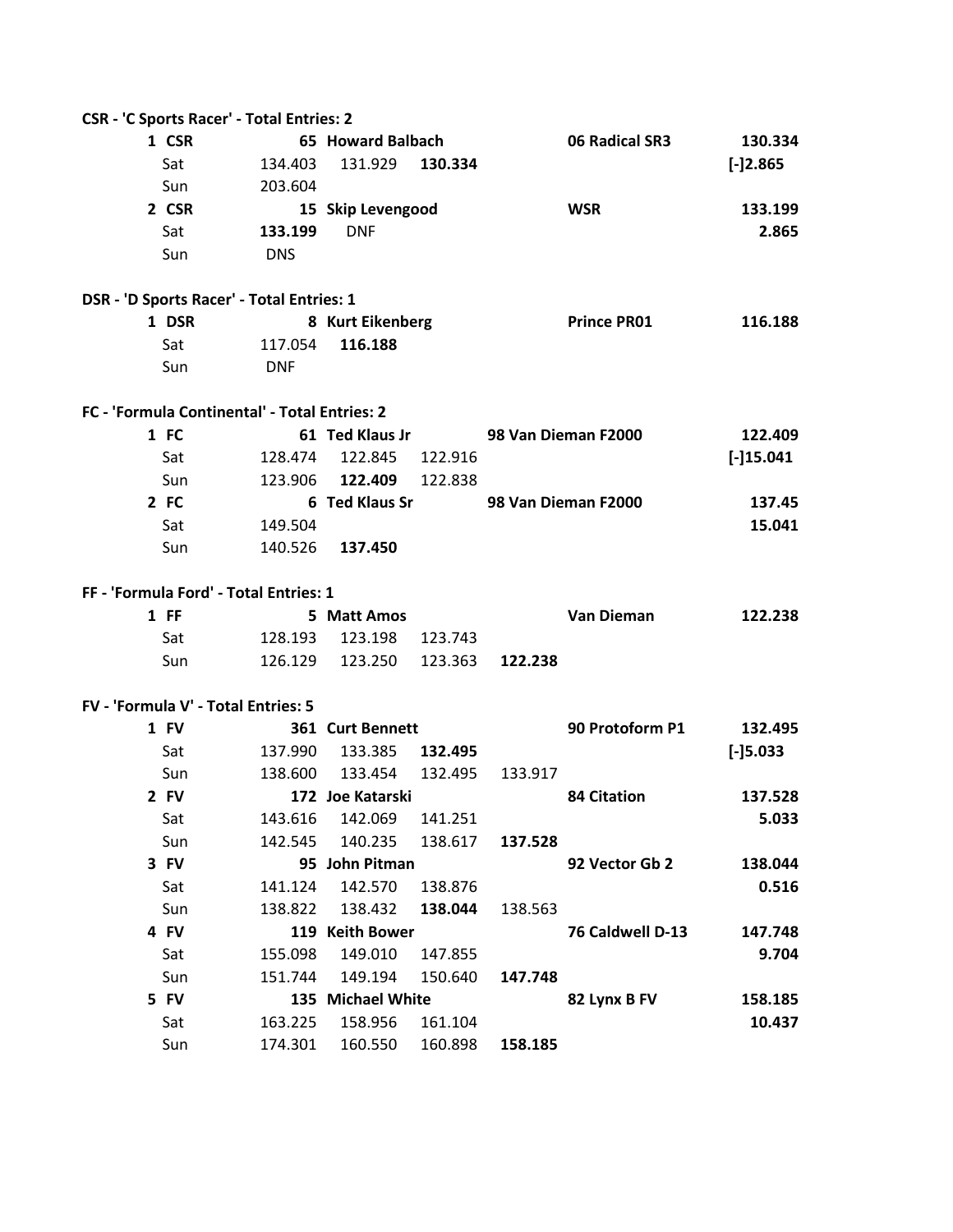| FS - 'Formula S' - Total Entries: 2 |         |                |         |                       |            |
|-------------------------------------|---------|----------------|---------|-----------------------|------------|
| 1 FS                                |         | 68 Timm Murphy |         | 99 fm Freddie Mercury | 121.658    |
| Sat                                 | 127.256 | 121.916        | 121.832 |                       | $[-]2.756$ |
| Sun                                 | 124.842 | 121.848        | 122.112 | 121.658               |            |
| 2 FS                                |         | 666 Dan Ennis  |         | 99 Formula Mazda FM   | 124.414    |
| Sat                                 | 131.601 | 128.507        | 127.769 |                       | 2.756      |
| Sun                                 | 130.591 | 124.414        | 125.954 | 125.890               |            |

#### **SV - 'Solo V' - Total Entries: 3**

| 1 SV |            | 81 Bob Oswald Jr. |         | 04 Viper Sv-1   | 121.581     |
|------|------------|-------------------|---------|-----------------|-------------|
| Sat  | 131.647    | 121.581           | 122.189 |                 | $[-16.998]$ |
| Sun  | 124.782    | 128.591           |         |                 |             |
| 2 SV |            | 71 Nigel Cass     |         | 65 Beach MK 5   | 128.579     |
| Sat  | 133.360    | 129.702           | 128.579 |                 | 6.998       |
| Sun  | 131.209    | 130.205           | 130.096 |                 |             |
| 3 SV |            | 13 Richard Kase   |         | 65 King Formula | 174.947     |
| Sat  | 174.947    |                   |         |                 | 46.368      |
| Sun  | <b>DNS</b> |                   |         |                 |             |

#### **SM - 'Street Mod' - Total Entries: 3**

| 1 SM |         | <b>341 Steve Lewis</b> |         |         | 04 Ford Mach 1 | 114.769     |
|------|---------|------------------------|---------|---------|----------------|-------------|
| Sat  | 117.797 |                        |         |         |                | $[-]22.455$ |
| Sun  | 115.144 | 114.769                |         |         |                |             |
| 2 SM |         | <b>34 Nancy Lewis</b>  |         |         | 04 Ford Mach 1 | 137.224     |
| Sat  | 144.874 |                        |         |         |                | 22.455      |
| Sun  | 137.224 | 138.343                |         |         |                |             |
| 3 SM |         | <b>76 Dennis Bentz</b> |         |         | 93 Honda Civic | 158.288     |
| Sat  | 177.309 | 171.975                | 174.832 |         |                | 21.064      |
| Sun  | 169.552 | 164.374                | 159.743 | 158.288 |                |             |

#### **SSM - 'Super Street Mod' - Total Entries: 3**

| 1 SSM |         | <b>Daniel Reed</b> |         |         | <b>86 Chevy Corvette</b> | 115.420    |
|-------|---------|--------------------|---------|---------|--------------------------|------------|
| Sat   | 121.855 | 116.070            |         |         |                          | $[-]3.604$ |
| Sun   | 117.095 | 115.420            | 115.722 |         |                          |            |
| 2 SSM |         | 91 Adrienne Vrabel |         |         | <b>86 Chevy Corvette</b> | 119.024    |
| Sat   | 124.717 | 121.441            |         |         |                          | 3.604      |
| Sun   | 121.537 | 120.156            | 119.024 |         |                          |            |
| 3 SSM |         | 96 Craig Gaul      |         |         | 82 Porsche 911 Sc        | 133.211    |
| Sat   | 133.211 | 135.920            | 134.538 |         |                          | 14.187     |
| Sun   | 137.601 | 133.896            | 136.121 | 134.062 |                          |            |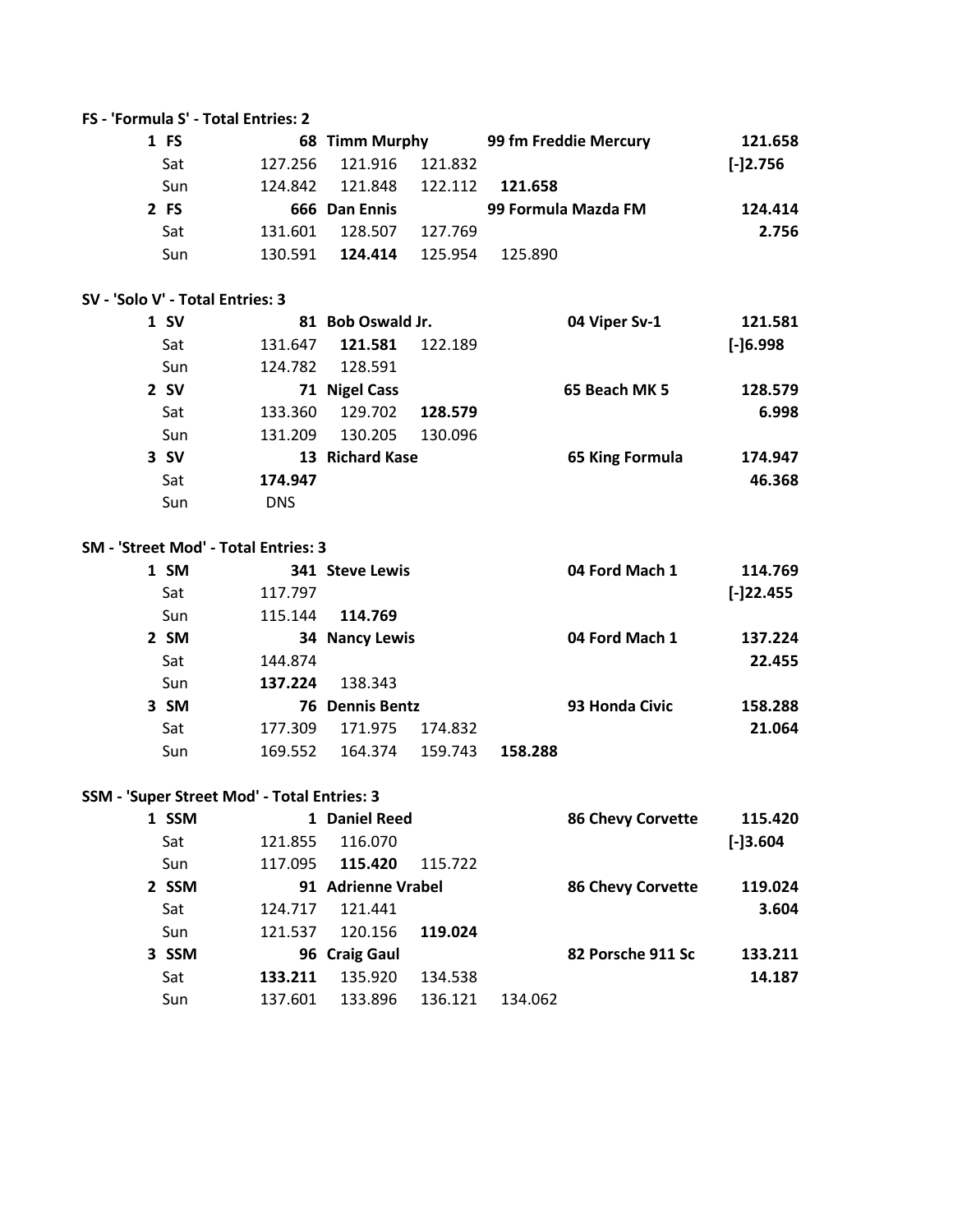| SMF - 'Street Mod F' - Total Entries: 5 |         |                    |            |         |                             |             |  |
|-----------------------------------------|---------|--------------------|------------|---------|-----------------------------|-------------|--|
| 1 SMF                                   |         | 57 John Volovar    |            |         | 05 Mazda 3                  | 135.311     |  |
| Sat                                     | 138.214 | 138.011            | 138.904    |         |                             | $[-]13.386$ |  |
| Sun                                     | 136.928 | 135.311            | 135.665    | 137.663 |                             |             |  |
| 2 SMF                                   |         | 9 Greg Shuker      |            |         | 83 VW Scirocco              | 148.697     |  |
| Sat                                     | 166.576 | 154.457            | 152.826    |         |                             | 13.386      |  |
| Sun                                     | 150.331 | 150.816            | 149.376    | 148.697 |                             |             |  |
| 3 SMF                                   |         | 913 Jason Morris   |            |         | 86 Saab 900                 | 148.862     |  |
| Sat                                     | 153.561 | 150.781            | 151.03     |         |                             | 0.165       |  |
| Sun                                     | 149.144 | 149.350            | 148.862    | 151.886 |                             |             |  |
| 4 SMF                                   |         | 90 John Burke      |            |         | 83 VW Scirocco              | 150.633     |  |
| Sat                                     | 157.890 | 158.348            | 157.940    |         |                             | 1.771       |  |
| Sun                                     | 155.360 | 151.980            | 152.063    | 150.633 |                             |             |  |
| 5 SMF                                   |         | 313 Gary Reider    |            |         | 93 Saab 900s                | 162.738     |  |
| Sat                                     | 172.279 | 167.872            | 165.726    |         |                             | 12.105      |  |
| Sun                                     | 166.595 | 162.738            | 163.990    | 165.032 |                             |             |  |
|                                         |         |                    |            |         |                             |             |  |
| 'RALLY' - Total Entries: 1              |         |                    |            |         |                             |             |  |
| 1 RALLY                                 |         | 931 Donald Kennedy |            |         | 93 Subaru Impreza           | 130.461     |  |
| Sat                                     | 133.877 | 132.954            | 131.041    |         |                             |             |  |
| Sun                                     | 130.461 | 131.278            | 131.941    | 130.797 |                             |             |  |
| V1 - 'Vintage 1' - Total Entries: 2     |         |                    |            |         |                             |             |  |
| 1 V1                                    |         | 23 Peter McCarthy  |            |         | 62 AH Sprite                | 137.992     |  |
| Sat                                     | 146.789 | 137.992            | 140.127    |         |                             | $[-]11.049$ |  |
| Sun                                     | 142.495 | 141.022            | 140.318    | 140.289 |                             |             |  |
| 2 V1                                    |         | 161 Bruce Whipple  |            |         | 62 Austin Mini              | 149.041     |  |
| Sat                                     | 163.489 | 153.380            | 152.937    |         |                             | 11.049      |  |
| Sun                                     | 153.672 | 149.041            | 152.625    | 152.781 |                             |             |  |
|                                         |         |                    |            |         |                             |             |  |
| V2 - 'Vintage 2' - Total Entries: 1     |         |                    |            |         |                             |             |  |
| 1 V <sub>2</sub>                        |         | 38 Sue Salsburg    |            |         | 61 Jaguar MK2               | 167.105     |  |
| Sat                                     | 180.161 | 173.677            | 172.653    |         |                             |             |  |
| Sun                                     | 174.987 | 170.164            | 167.105    | 167.430 |                             |             |  |
| V3 - 'Vintage 3' - Total Entries: 1     |         |                    |            |         |                             |             |  |
| 1 V3                                    |         | 887 William Norton |            |         | 19 Cooper Nor-Vin Formula 3 | 223.302     |  |
| Sat                                     | 226.625 | 233.919            |            |         |                             |             |  |
| Sun                                     | 223.302 | 244.452            | <b>DNF</b> |         |                             |             |  |
|                                         |         |                    |            |         |                             |             |  |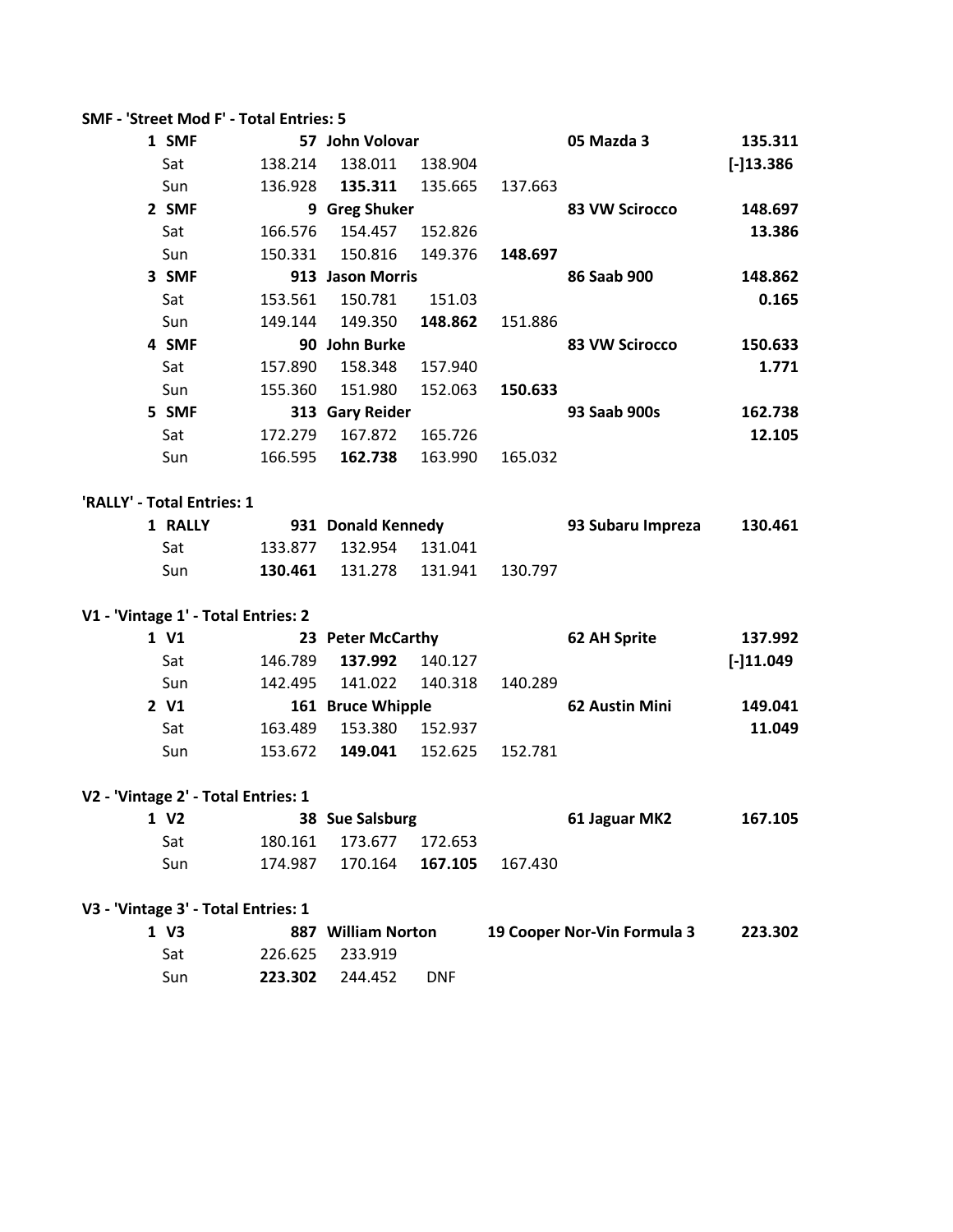|                                     | H1 - 'Historic 1' - Total Entries: 5 |                       |            |         |                    |             |
|-------------------------------------|--------------------------------------|-----------------------|------------|---------|--------------------|-------------|
| 1 H1                                |                                      | 2 Adolf Battifarano   |            |         | 68 Lotus 7         | 126.573     |
| Sat                                 | 133.912                              | 126.573               | 127.087    |         |                    | $[-]3.723$  |
| Sun                                 | 131.186                              | 126.661               | 128.372    | 129.672 |                    |             |
| 2 H1                                |                                      | 149 Bill Shields      |            |         | 64 MG B            | 130.296     |
| Sat                                 | 134.539                              | 132.445               | 131.977    |         |                    | 3.723       |
| Sun                                 | 132.597                              | 130.365               | 130.296    | 130.364 |                    |             |
| 3 H1                                |                                      | 27 Bill Lessig        |            |         | 67 Lotus Elan      | 130.743     |
| Sat                                 | 139.546                              | 134.372               | 132.751    |         |                    | 0.447       |
| Sun                                 | 137.582                              | 133.370               | 130.743    | 131.058 |                    |             |
| 4 H1                                |                                      | 49 Joanna Shields     |            |         | 64 MG B            | 136.335     |
| Sat                                 | 145.243                              | 142.465               | <b>DNF</b> |         |                    | 5.592       |
| Sun                                 | 142.517                              | 137.853               | 136.335    | 137.431 |                    |             |
| 5 H1                                |                                      | 107 Peter Stillwell   |            |         | 65 BMW Tisa        | 159.051     |
| Sat                                 | 169.031                              | 159.051               |            |         |                    | 22.716      |
| Sun                                 | 160.708                              |                       |            |         |                    |             |
|                                     |                                      |                       |            |         |                    |             |
|                                     | H2 - 'Historic 2' - Total Entries: 2 |                       |            |         |                    |             |
| 1 H <sub>2</sub>                    |                                      | 171 Richard Good      |            |         | 72 Triumph TR6     | 125.261     |
| Sat                                 | 131.970                              | 127.436               | 126.530    |         |                    | $[-]8.069$  |
| Sun                                 | 127.667                              | 125.328               | 125.359    | 125.261 |                    |             |
| 2 H <sub>2</sub>                    |                                      | 10 Peter Stillwell    |            |         | 72 Porsche 911     | 133.33      |
| Sat                                 | 137.652                              | 133.762               |            |         |                    | 8.069       |
| Sun                                 | 135.093                              | 133.479               | 133.330    |         |                    |             |
|                                     |                                      |                       |            |         |                    |             |
|                                     | H4 - 'Historic 4' - Total Entries: 2 |                       |            |         |                    |             |
| 1 H4                                |                                      | 711 Bryner Raudibaugh |            |         | 70 Fiat 850 Spyder | 144.252     |
| Sat                                 | 147.861                              | 145.589               | 144.252    |         |                    | $[-]$ 5.425 |
| Sun                                 | 144.903                              | 156.247               | 146.334    | 146.079 |                    |             |
| 2 H4                                |                                      | 82 Thomas Knorr       |            |         | 64 AH Sprite       | 149.677     |
| Sat                                 | 156.539                              | <b>DNF</b>            | 149.677    |         |                    | 5.425       |
| Sun                                 | <b>DNF</b>                           |                       |            |         |                    |             |
|                                     |                                      |                       |            |         |                    |             |
| S1 - 'Special 1' - Total Entries: 1 |                                      |                       |            |         |                    |             |
| 1 S1                                |                                      | 11 George Bowland     |            |         | 02 BBR Shark       | 110.768     |
| Sat                                 | 110.768                              |                       |            |         |                    |             |
| Sun                                 | <b>DNS</b>                           |                       |            |         |                    |             |
|                                     |                                      |                       |            |         |                    |             |
| S2 - 'Special 2' - Total Entries: 2 |                                      |                       |            |         |                    |             |
| 1 S <sub>2</sub>                    |                                      | 232 John Hartnett     |            |         | 04 Klaus Hk-2      | 117.395     |
| Sat                                 | 117.395                              |                       |            |         |                    | $[-]8.188$  |
| Sun                                 | <b>DNS</b>                           |                       |            |         |                    |             |
| 2 S <sub>2</sub>                    |                                      | 5 Steve Marsh         |            |         | 10 Subaru JuSTi    | 125.583     |
| Sat                                 | 135.470                              | 127.041               | 125.583    |         |                    | 8.188       |
| Sun                                 | 133.779                              |                       |            |         |                    |             |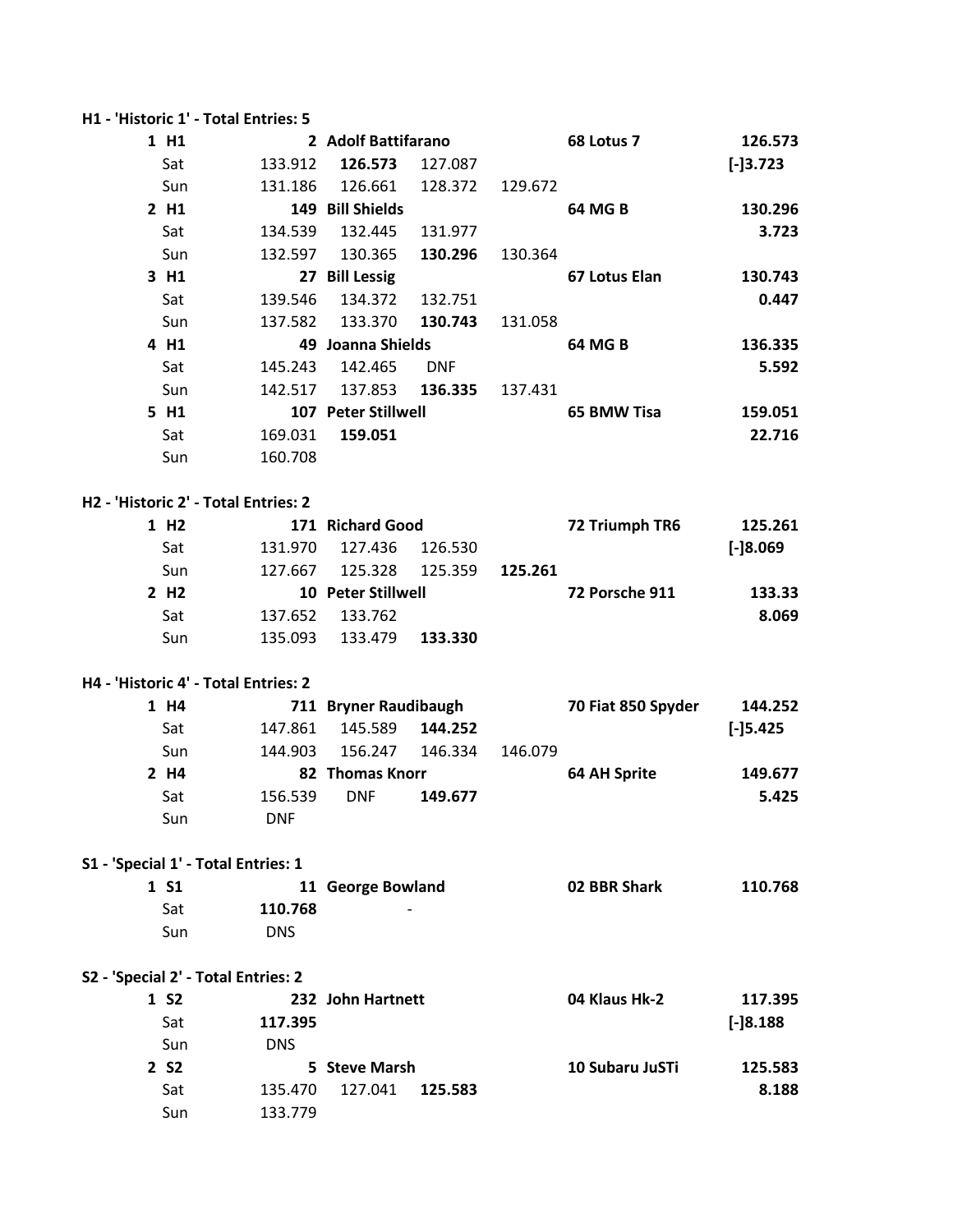#### **S3 - 'Special 3' - Total Entries: 2**

| 1 S <sub>3</sub> |            | 909 Jeffrey Rossi Jr |            | 93 Chevy S-10        | 122.692    |
|------------------|------------|----------------------|------------|----------------------|------------|
| Sat              | 132.465    | 128.923              |            |                      | $[-]1.796$ |
| Sun              | 128.803    | 124.221              | 122.692    | 123.718              |            |
| 2 S <sub>3</sub> |            | 178 Charles King     |            | 85 S-10 Blazer Chevy | 124.488    |
| Sat              | 133.556    | 124.488              | <b>DNF</b> |                      | 1.796      |
| Sun              | <b>DNS</b> |                      |            |                      |            |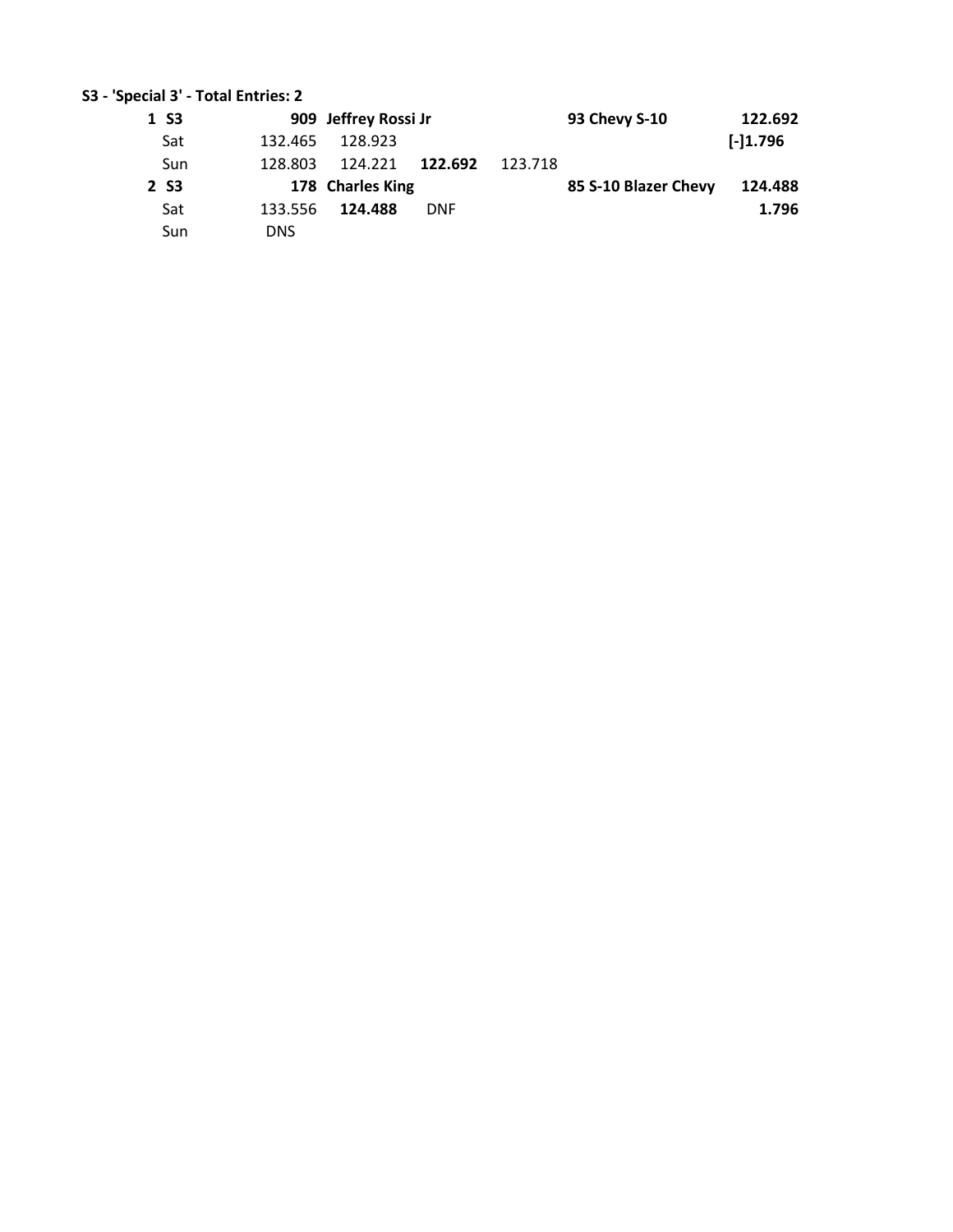| <b>Blue Mountain Region SCCA</b>                                     |                |                |                           |                |            |  |  |
|----------------------------------------------------------------------|----------------|----------------|---------------------------|----------------|------------|--|--|
| Final Raw Time Results, #6 - 2012 Duryea Hillclimb                   |                |                |                           |                |            |  |  |
|                                                                      |                |                | <b>Timed Entries: 100</b> |                |            |  |  |
| <b>Class</b><br><b>Raw Time</b><br>Raw Pos.<br>Pos.<br><b>Driver</b> |                |                |                           | <b>Average</b> |            |  |  |
|                                                                      |                |                |                           |                | <b>MPH</b> |  |  |
| 1                                                                    |                | 1 S1           | George Bowland            | 110.768        | 74.8       |  |  |
| $\overline{2}$                                                       |                | $1$ SM         | <b>Steve Lewis</b>        | 114.769        | 72.1       |  |  |
| 3                                                                    |                | $1$ SSM        | Daniel Reed               | 115.420        | 71.7       |  |  |
| 4                                                                    |                | $1$ ITE        | Alexander Kihurani        | 115.657        | 71.6       |  |  |
| 5                                                                    | $\mathbf{1}$   | <b>DSR</b>     | Kurt Eikenberg            | 116.188        | 71.3       |  |  |
| 6                                                                    |                | $1$ SSP        | Mark Aubele               | 116.770        | 70.9       |  |  |
| $\overline{7}$                                                       | $1\vert$       | S <sub>2</sub> | John Hartnett             | 117.395        | 70.5       |  |  |
| 8                                                                    |                | $2$ SSM        | Adrienne Vrabel           | 119.024        | 69.6       |  |  |
| 9                                                                    | $\overline{2}$ | <b>ITE</b>     | Kihurani Gakuu            | 119.955        | 69.0       |  |  |
| 10                                                                   | $\mathbf{1}$   | SV             | Bob Oswald Jr.            | 121.581        | 68.1       |  |  |
| 11                                                                   | $\mathbf{1}$   | FS             | <b>Timm Murphy</b>        | 121.658        | 68.1       |  |  |
| 12                                                                   | $1\vert$       | FF             | Matt Amos                 | 122.238        | 67.7       |  |  |
| 13                                                                   |                | $1$ FC         | Ted Klaus Jr              | 122.409        | 67.6       |  |  |
| 14                                                                   | $\mathbf{1}$   | S <sub>3</sub> | Jeffrey Rossi Jr          | 122.692        | 67.5       |  |  |
| 15                                                                   |                | $1$ BSP        | Kendrick Giambattista     | 123.412        | 67.1       |  |  |
| 16                                                                   |                | $2$ FS         | Dan Ennis                 | 124.414        | 66.6       |  |  |
| 17                                                                   | $\mathbf{1}$   | <b>ESP</b>     | Ray Kochin                | 124.426        | 66.5       |  |  |
| 18                                                                   | $\overline{2}$ | S <sub>3</sub> | <b>Charles King</b>       | 124.488        | 66.5       |  |  |
| 19                                                                   | $\mathbf{1}$   | H <sub>2</sub> | <b>Richard Good</b>       | 125.261        | 66.1       |  |  |
| 20                                                                   | $\overline{2}$ | S <sub>2</sub> | <b>Steve Marsh</b>        | 125.583        | 65.9       |  |  |
| 21                                                                   | $\overline{2}$ | <b>ESP</b>     | Michael Robinson          | 125.848        | 65.8       |  |  |
| 22                                                                   |                | $1$ $H1$       | Adolf Battifarano         | 126.573        | 65.4       |  |  |
| 23                                                                   | $1\vert$       | STU            | <b>Andrew Mull</b>        | 127.396        | 65.0       |  |  |
| 24                                                                   | $\mathbf{1}$   | AS             | <b>Brian Halecki</b>      | 127.600        | 64.9       |  |  |
| 25                                                                   | $\mathbf{1}$   | EP             | Leigh Earnshaw            | 128.005        | 64.7       |  |  |
| 26                                                                   | $\overline{2}$ | <b>SV</b>      | <b>Nigel Cass</b>         | 128.579        | 64.4       |  |  |
| 27                                                                   |                | $1$ IM         | Skip Levengood            | 129.330        | 64.0       |  |  |
| 28                                                                   |                | $1$ SPU        | Robert Oswald S.          | 130.001        | 63.7       |  |  |
| 29                                                                   | $\overline{2}$ | AS             | Stephen Ott               | 130.231        | 63.6       |  |  |
| 30                                                                   | 2              | H1             | <b>Bill Shields</b>       | 130.296        | 63.5       |  |  |
| 31                                                                   | $\mathbf{1}$   | <b>CSR</b>     | <b>Howard Balbach</b>     | 130.334        | 63.5       |  |  |
| 32                                                                   |                | 1 RALLY        | Donald Kennedy            | 130.461        | 63.5       |  |  |
| 33                                                                   | $\overline{2}$ | EP             | David Miller              | 130.572        | 63.4       |  |  |
| 34                                                                   | $\overline{3}$ | H1             | <b>Bill Lessig</b>        | 130.743        | 63.3       |  |  |
| 35                                                                   | $\overline{3}$ | <b>ESP</b>     | Michael Gialloreto        | 131.513        | 63.0       |  |  |
| 36                                                                   | $\vert$        | <b>ESP</b>     | Gibby Bozicevich          | 132.033        | 62.7       |  |  |
| 37                                                                   | $1\vert$       | <b>FV</b>      | <b>Curt Bennett</b>       | 132.495        | 62.5       |  |  |
| 38                                                                   | $\mathbf{1}$   | <b>ITS</b>     | <b>Matthew Herd</b>       | 132.705        | 62.4       |  |  |
| 39                                                                   | $\mathbf{1}$   | <b>FSP</b>     | Mike Ancas                | 132.807        | 62.3       |  |  |
| 40                                                                   | $\overline{2}$ | <b>CSR</b>     | Paul (Skip) Levengood     | 133.199        | 62.2       |  |  |
| 41                                                                   |                | 3 SSM          | Craig Gaul                | 133.211        | 62.2       |  |  |
| 42                                                                   | $\overline{2}$ | H <sub>2</sub> | Peter Stillwell           | 133.330        | 62.1       |  |  |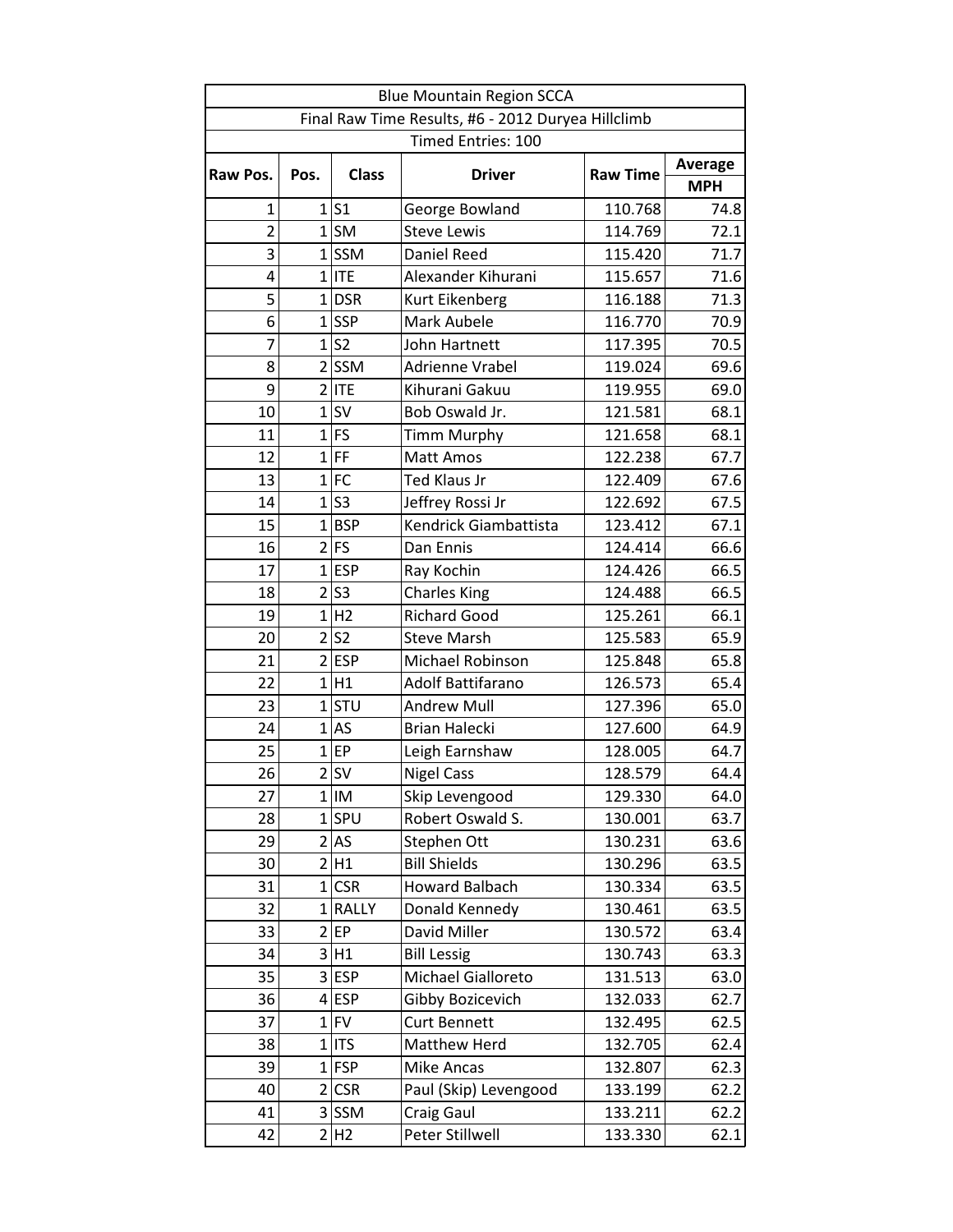| 43 |                | 5 ESP      | James Nauman             | 133.382 | 62.1 |
|----|----------------|------------|--------------------------|---------|------|
| 44 |                | $2$ ITS    | Jason Ackerman           | 133.759 | 61.9 |
| 45 |                | $2$ SPU    | <b>Bill Weaver</b>       | 133.767 | 61.9 |
| 46 |                | $2$ SSP    | Pat Shannon              | 134.450 | 61.6 |
| 47 |                | $1$ FP     | <b>Ricky Shank</b>       | 134.806 | 61.4 |
| 48 |                | $6$ ESP    | Kris Reid                | 134.843 | 61.4 |
| 49 |                | $2$ FSP    | Vince Gladfelter         | 134.904 | 61.4 |
| 50 |                | $1$ SMF    | John Volovar             | 135.311 | 61.2 |
| 51 |                | $3$ AS     | Zachary Licklider        | 135.355 | 61.2 |
| 52 |                | 1 CSP      | <b>Bill Oswald</b>       | 136.299 | 60.7 |
| 53 |                | 4 H1       | Joanna Shields           | 136.335 | 60.7 |
| 54 |                | $3$ ITS    | Dale Witman              | 136.402 | 60.7 |
| 55 |                | $1$  ITB   | <b>Steve DeTurck</b>     | 136.513 | 60.7 |
| 56 |                | $2$ SM     | Nancy Lewis              | 137.224 | 60.3 |
| 57 |                | 4 ITS      | George Ackerman          | 137.329 | 60.3 |
| 58 |                | $2$ FC     | Ted Klaus Sr             | 137.450 | 60.2 |
| 59 |                | $2$ FV     | Joe katarski             | 137.528 | 60.2 |
| 60 | $\mathbf{1}$   | V1         | Peter McCarthy           | 137.992 | 60.0 |
| 61 |                | $3$ FV     | John Pitman              | 138.044 | 60.0 |
| 62 |                | 2 CSP      | <b>Michael Phillips</b>  | 138.843 | 59.6 |
| 63 |                | $3$ CSP    | Keith Gerhard            | 139.020 | 59.6 |
| 64 |                | 1 GT3      | <b>Grace Huntzinger</b>  | 140.918 | 58.8 |
| 65 |                | $1$ SSB    | <b>Randall Hartinger</b> | 141.029 | 58.7 |
| 66 | $\mathbf{1}$   | GTL        | William Sekella          | 141.126 | 58.7 |
| 67 |                | $1$   ITA  | Carl Hindman             | 141.217 | 58.6 |
| 68 |                | 2 BSP      | <b>Michael Daley</b>     | 141.469 | 58.5 |
| 69 |                | 2 GTL      | Daniel Frasier           | 142.051 | 58.3 |
| 70 |                | $5$ ITS    | William Miller           | 142.411 | 58.1 |
| 71 |                | $6$ ITS    | George Witman            | 142.710 | 58.0 |
| 72 |                | $2$ SSB    | Gene Brown               | 143.676 | 57.6 |
| 73 |                | $1$ HP     | Glenn Hoffmann           | 143.953 | 57.5 |
| 74 |                | $1$ H4     | Bryner Raudibaugh        | 144.252 | 57.4 |
| 75 |                | 3 GTL      | Donald McLaughlin        | 144.402 | 57.3 |
| 76 |                | 2 HP       | Daniel Ahn               | 144.691 | 57.2 |
| 77 |                | $3$ FSP    | <b>Rick Shortuse</b>     | 144.746 | 57.2 |
| 78 |                | $1$ SSC    | <b>Christopher Mower</b> | 145.114 | 57.1 |
| 79 |                | $2$ ITB    | Barry Koch               | 145.462 | 56.9 |
| 80 |                | $3$ EP     | <b>Tim Williams</b>      | 146.368 | 56.6 |
| 81 |                | $1$ DSP    | David Hoppe              | 146.449 | 56.5 |
| 82 |                | $4$ FV     | Keith Bower              | 147.748 | 56.0 |
| 83 |                | $2$ SMF    | <b>Greg Shuker</b>       | 148.697 | 55.7 |
| 84 |                | 2 SSC      | <b>Donald DeHart</b>     | 148.836 | 55.6 |
| 85 |                | 3 SMF      | Jason Morris             | 148.862 | 55.6 |
| 86 | 7              | <b>ESP</b> | Donna Robinson           | 148.921 | 55.6 |
| 87 | $\overline{2}$ | V1         | <b>Bruce Whipple</b>     | 149.041 | 55.6 |
| 88 |                | 2 H4       | Thomas Knorr             | 149.677 | 55.3 |
| 89 |                | $4$ SMF    | John Burke               | 150.633 | 55.0 |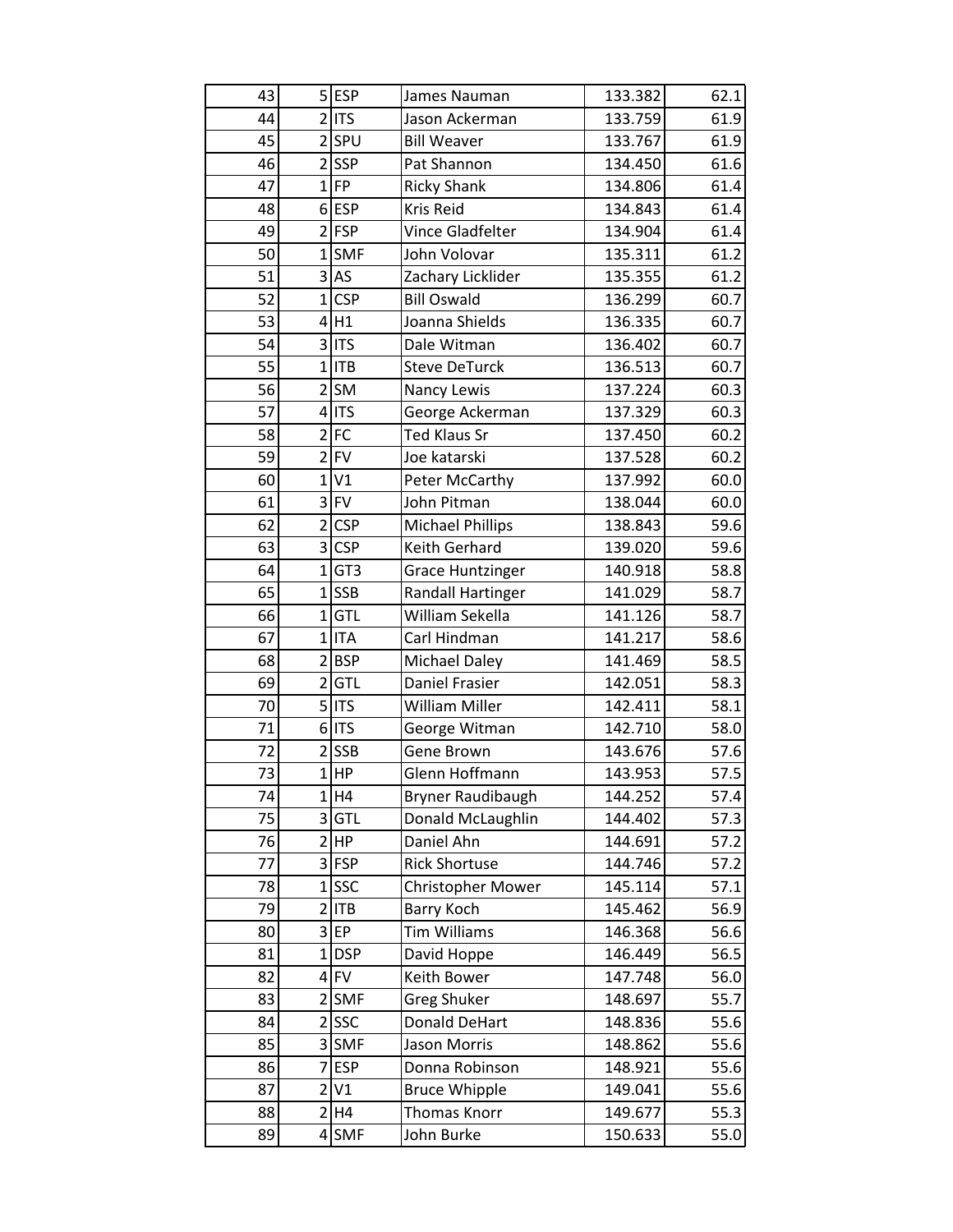| 90  |              | $3$ HP | Dave Smith            | 150.751 | 54.9 |
|-----|--------------|--------|-----------------------|---------|------|
| 91  |              | 3 SSC  | David Arron           | 150.828 | 54.9 |
| 92  |              | $2$ FP | <b>Michael Patton</b> | 156.728 | 52.8 |
| 93  |              | $5$ FV | Michael White         | 158.185 | 52.3 |
| 94  |              | 3 SM   | Dennis Bentz          | 158.288 | 52.3 |
| 95  |              | 5H1    | Peter Stillwell       | 159.051 | 52.1 |
| 96  |              | 2 GT3  | Joe Specht            | 161.696 | 51.2 |
| 97  |              | 5 SMF  | <b>Gary Reider</b>    | 162.738 | 50.9 |
| 98  |              | 1 V2   | Sue Salsburg          | 167.105 | 49.5 |
| 99  |              | $3$ SV | <b>Richard Kase</b>   | 174.947 | 47.3 |
| 100 | $\mathbf{1}$ | V3     | <b>William Norton</b> | 223.302 | 37.1 |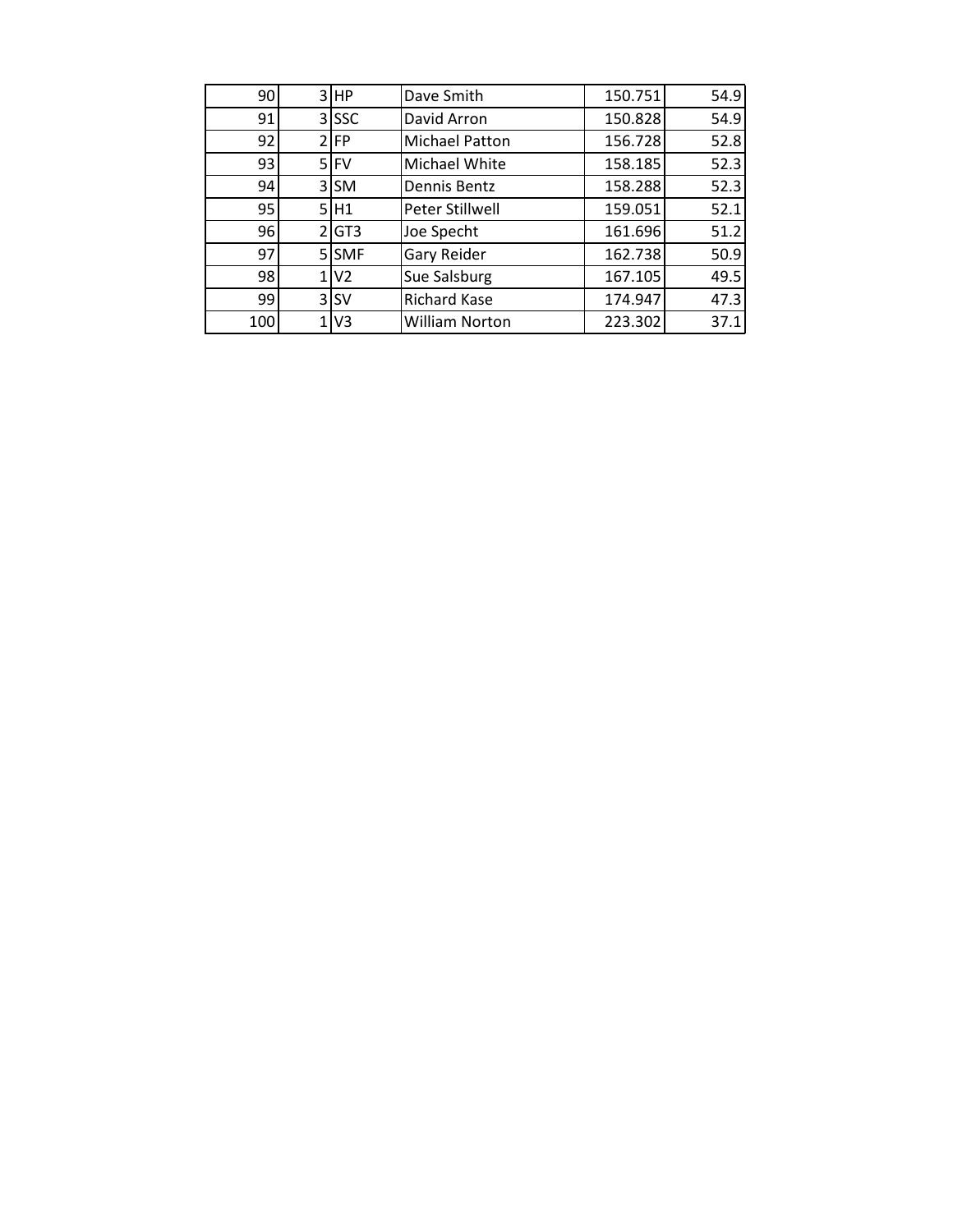| <b>Saturday Speeds at Finish</b> |                         |       |       |                  |  |  |  |  |  |
|----------------------------------|-------------------------|-------|-------|------------------|--|--|--|--|--|
| (Thanks to Jackie King)          |                         |       |       |                  |  |  |  |  |  |
| Car#                             | <b>Driver</b>           | Run 1 | Run 2 | Run <sub>3</sub> |  |  |  |  |  |
| 01                               | Dan Reed                | 120   |       |                  |  |  |  |  |  |
| 2                                | Adolf Battifano         | 90    | 85    |                  |  |  |  |  |  |
| 3                                | Dan Ahn                 | 83    | 801   | 82               |  |  |  |  |  |
| 3                                | George Witman           | 97    | 82    |                  |  |  |  |  |  |
| 4                                | Carl Hindman            | 88    | 87    |                  |  |  |  |  |  |
| 5                                | <b>Steve Marsh</b>      | 96    | 95    | 91               |  |  |  |  |  |
| 5                                | Matt Amos               | 99    | 103   | 102              |  |  |  |  |  |
| 6                                | <b>Ted Klaus Sr</b>     |       | 93    |                  |  |  |  |  |  |
| 007                              | <b>Tim Williams</b>     | 103   |       |                  |  |  |  |  |  |
| 007                              | <b>Tim Williams</b>     |       | 76    |                  |  |  |  |  |  |
| 08                               | Kurt Eikenberg          |       | 111   | 107              |  |  |  |  |  |
| 09                               | <b>Greg Shuker</b>      | 78    | 77    | 79               |  |  |  |  |  |
| 10                               | Peter Stillwell         | 100   | 102   | 0                |  |  |  |  |  |
| 13                               | <b>Rick Kase</b>        | 78    |       |                  |  |  |  |  |  |
| 17                               | Dave Arron              | 80    | 80    |                  |  |  |  |  |  |
| 19                               | Mike Robinson           | 121   | 116   | 111              |  |  |  |  |  |
| 22                               | Pat Shannon             | 99    | 101   | 99               |  |  |  |  |  |
| 23                               | Peter McCarthy          | 88    | 90    |                  |  |  |  |  |  |
| 24                               | <b>Rick Shortuse</b>    | 74    | 76    |                  |  |  |  |  |  |
| 27                               | <b>Bill Lessig</b>      | 100   | 100   |                  |  |  |  |  |  |
| 35                               | Leigh Earnshaw          | 81    | 80    | 101              |  |  |  |  |  |
| 36                               | Andy Mull               | 112   | 113   | 108              |  |  |  |  |  |
| 38                               | Sue Salsburg            | 79    | 79    | 77               |  |  |  |  |  |
| 42                               | <b>Brisan Halecki</b>   | 102   | 106   |                  |  |  |  |  |  |
| 43                               | Don McLaughlin          | 82    | 79    | 78               |  |  |  |  |  |
| 47                               | Randall Hartinger       | 94    |       |                  |  |  |  |  |  |
| 49                               | Joann Shields           | 77    | 82    |                  |  |  |  |  |  |
| 50                               | Gene Brown              | 84    | 86    |                  |  |  |  |  |  |
| 53                               | Dave Smith              | 45    |       |                  |  |  |  |  |  |
| 057                              | John Volovar            | 105   | 102   |                  |  |  |  |  |  |
| 57                               | <b>Grace Huntzinger</b> | 95    | 96    | 90               |  |  |  |  |  |
| 61                               | <b>Ted Klaus Jr</b>     |       | 71    | 98               |  |  |  |  |  |
| 62                               | Dave Miller             | 91    | 94    | 94               |  |  |  |  |  |
| 64                               | <b>William Miller</b>   |       | 53    |                  |  |  |  |  |  |
| 65                               | <b>Howard Balbach</b>   |       | 100   | 106              |  |  |  |  |  |
| 68                               | Tim Murphy              | 108   | 103   | 104              |  |  |  |  |  |
| 71                               | <b>Nigel Cass</b>       |       | 95    | 96               |  |  |  |  |  |
| 75                               | Don Dehart              | 82    | 83    |                  |  |  |  |  |  |
| 76                               | Dennis Bentz            | 62    | 67    | 78               |  |  |  |  |  |
|                                  |                         |       |       |                  |  |  |  |  |  |
| 79                               | Mark Aubele             | 117   | 122   |                  |  |  |  |  |  |
| 80                               | <b>Bill Weaver</b>      | 96    | 97    | 107              |  |  |  |  |  |
| 81                               | Bob Oswald Jr           | 99    | 93    | 98               |  |  |  |  |  |
| 82                               | <b>Tom Knorr</b>        | 82    |       |                  |  |  |  |  |  |
| 84                               | <b>Steve DeTurck</b>    | 88    | 84    |                  |  |  |  |  |  |
| 89                               | David Hoppe             | 81    | 79    |                  |  |  |  |  |  |
| 090                              | John Burke              |       | 77    |                  |  |  |  |  |  |